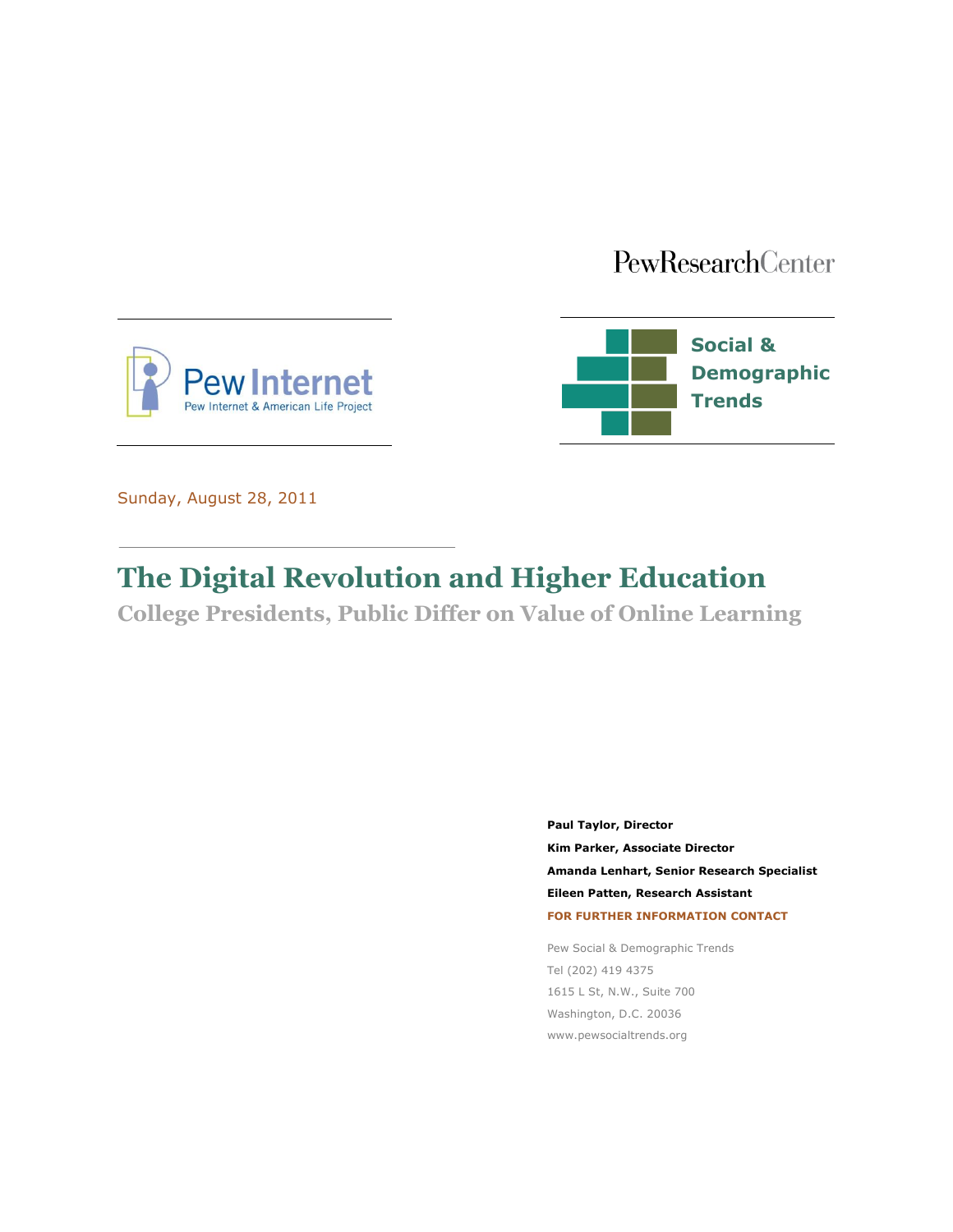# The Digital Revolution and Higher Education

College Presidents, Public Differ on Value of Online Learning *By Kim Parker, Amanda Lenhart and Kathleen Moore*

# **EXECUTIVE SUMMARY**

This report is based on findings from a pair of Pew Research Center surveys conducted in spring 2011. One is a telephone survey of a nationally representative sample of 2,142 adults ages 18 and older. The other is an online survey, done in association with the Chronicle of Higher Education, among the presidents of 1,055 two-year and four-year private, public, and for-profit colleges and universities.

Here is a summary of key findings:

**The Value of Online Learning.** The public and college presidents differ over the educational value of online courses. Only 29% of the public says online courses offer an equal value compared with courses taken in a classroom. Half (51%) of the college presidents surveyed say online courses provide the same value.

**The Prevalence of Online Courses.** More than three-quarters of college presidents (77%) report that their institutions now offer online courses. These courses are more prevalent in some sectors of higher education than in others. While 89% of four-year public colleges and universities offer online classes, just 60% of four-year private schools offer them.

**Online Students.** Roughly one-in-four college graduates (23%) report that they have taken a class online. However, the share doubles to 46% among those who have graduated in the past ten years. Among all adults who have taken a class online, 39% say the format's educational value is equal to that of a course taken in a classroom.

**The Future of Online Learning.** College presidents predict substantial growth in online learning: 15% say most of their current undergraduate students have taken a class online, and 50% predict that 10 years from now most of their students will take classes online.

**Digital Textbooks.** Nearly two-thirds of college presidents (62%) anticipate that 10 years from now, more than half of the textbooks used by their undergraduate students will be entirely digital.

**The Internet and Plagiarism.** Most college presidents (55%) say that plagiarism in students' papers has increased over the past 10 years. Among those who have seen an increase in plagiarism, 89% say computers and the internet have played a major role.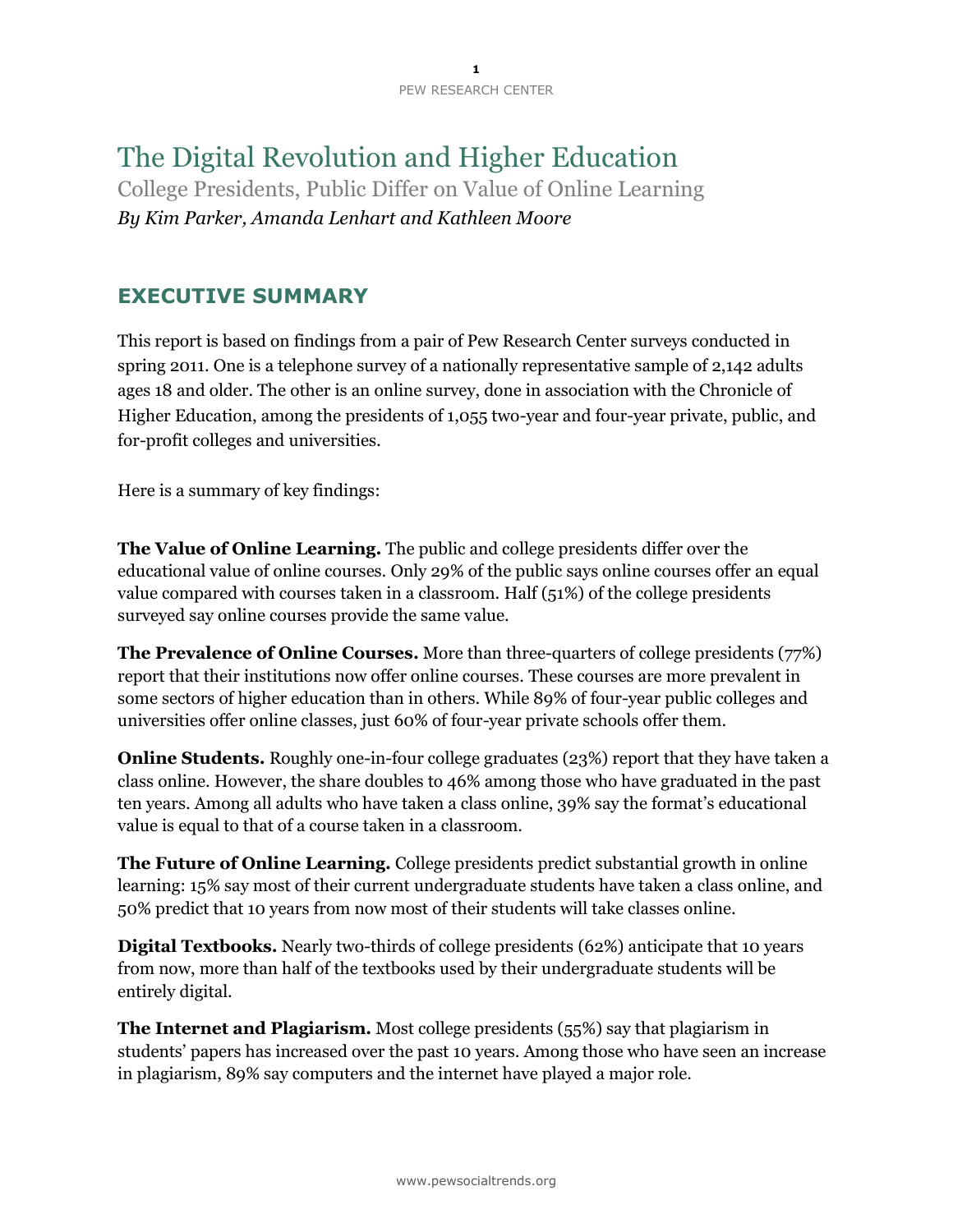**Do Laptops and Smartphones Belong in the Classroom?** More than half of recent college graduates (57%) say when they were in college they used a laptop, smartphone or tablet computer in class at least sometime. Most colleges and universities do not have institutional guidelines in place for the use of these devices in class. Some 41% of college presidents say students are allowed to use laptops or other portable devices during class; at 56% of colleges and universities it is up to the individual instructors. Only 2% of presidents say the use of these devices is prohibited.

**College Presidents and Technology.** The leaders of the nation's colleges and universities are a tech-savvy group. Nearly nine-in-ten (87%) use a smartphone daily, 83% use a desktop computer and 65% use a laptop. And they are ahead of the curve on some of the newer digital technologies: Fully half (49%) use a tablet computer such as an iPad at least occasionally, and 42% use an e-reader such as a Kindle or Nook.

**College Presidents and Social Networking.** Roughly one-third of college presidents (32%) report that they use Facebook weekly or more often; 18% say they use Twitter at least occasionally.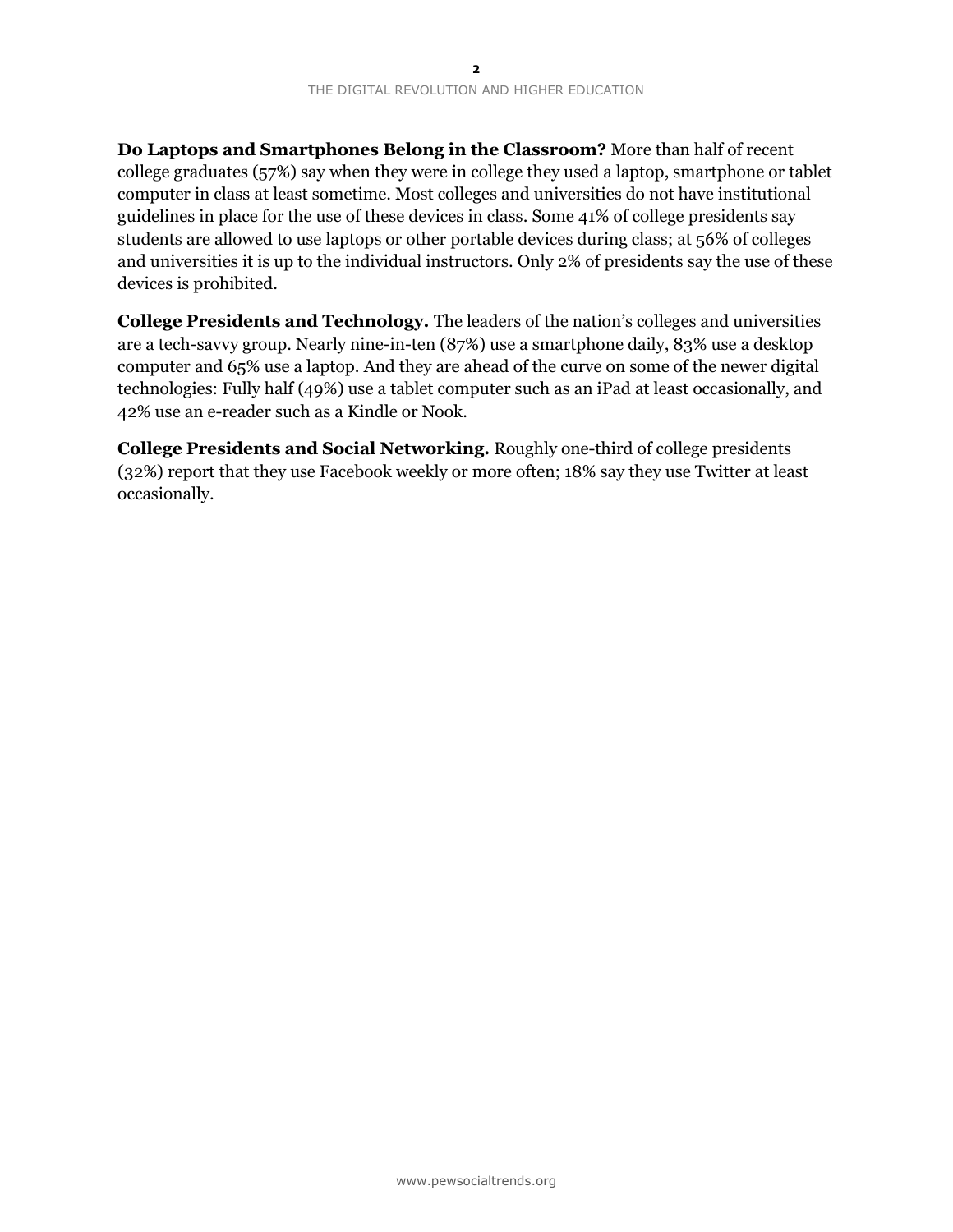# **OVERVIEW**

 $\overline{a}$ 

As online college courses have become increasingly prevalent, the general public and college presidents offer different assessments of their educational value. Just three-in-ten American adults (29%) say a course taken online provides an equal educational value to one taken in a classroom. By contrast, fully half of college presidents (51%) say online courses provide the same value.

These findings are from a pair of Pew Research Center surveys conducted in spring 2011. One is a telephone survey taken among a nationally representative sample of 2,142 adults ages 18 and older. The other is an online survey, done

### **Learning Online vs. in a Classroom**

*% saying online courses offer an equal educational value compared with courses taken in a classroom*



Note: General public figure is from a telephone survey conducted on landline and cellular phones March 15-29, 2011 (N=2,142). College presidents figure is from a web survey conducted March 15-April 24, 2011 (N=1,055 college and university presidents).

PEW RESEARCH CENTER

in association with the Chronicle of Higher Education, among the presidents of 1,055 colleges and universities nationwide.<sup>1</sup>

More than three-quarters of the nation's colleges and universities now offer online classes, according to the survey of college presidents, and about one-in-four college graduates (23%) have taken a course online, according to the general public survey. Among those who have graduated in the past decade, the figure rises to 46%. Adults who have taken a course online have a somewhat more positive view of the value of this learning format: 39% say a course taken online provides the same educational value as one taken in person, a view shared by only 27% of those who have not taken an online course.

Online learning is more common in some sectors of higher education than in others. Among the presidents of four-year public colleges and universities, 89% report that their institution offers classes online. Just six-in-ten presidents of private four-year colleges report the same. These private college presidents are among the most skeptical about the value of online learning. Only 36% believe a course taken online provides the same value as a class taken in person. This compares with 50% of four-year public university presidents.

 $1$  Findings for the general public are based on a telephone survey conducted on landline and cellular phones March 15-29, 2011 among 2,142 adults nationwide. Findings for the college presidents are based on a web survey conducted March 15-April 24, 2011 among 1,055 college and university presidents nationwide. Presidents of all colleges, public and private (for-profit and not for profit) that met the following criteria were invited to participate in the survey: 1) degree granting, 2) accredited or preaccredited, and 3) a minimum enrollment of 500 students.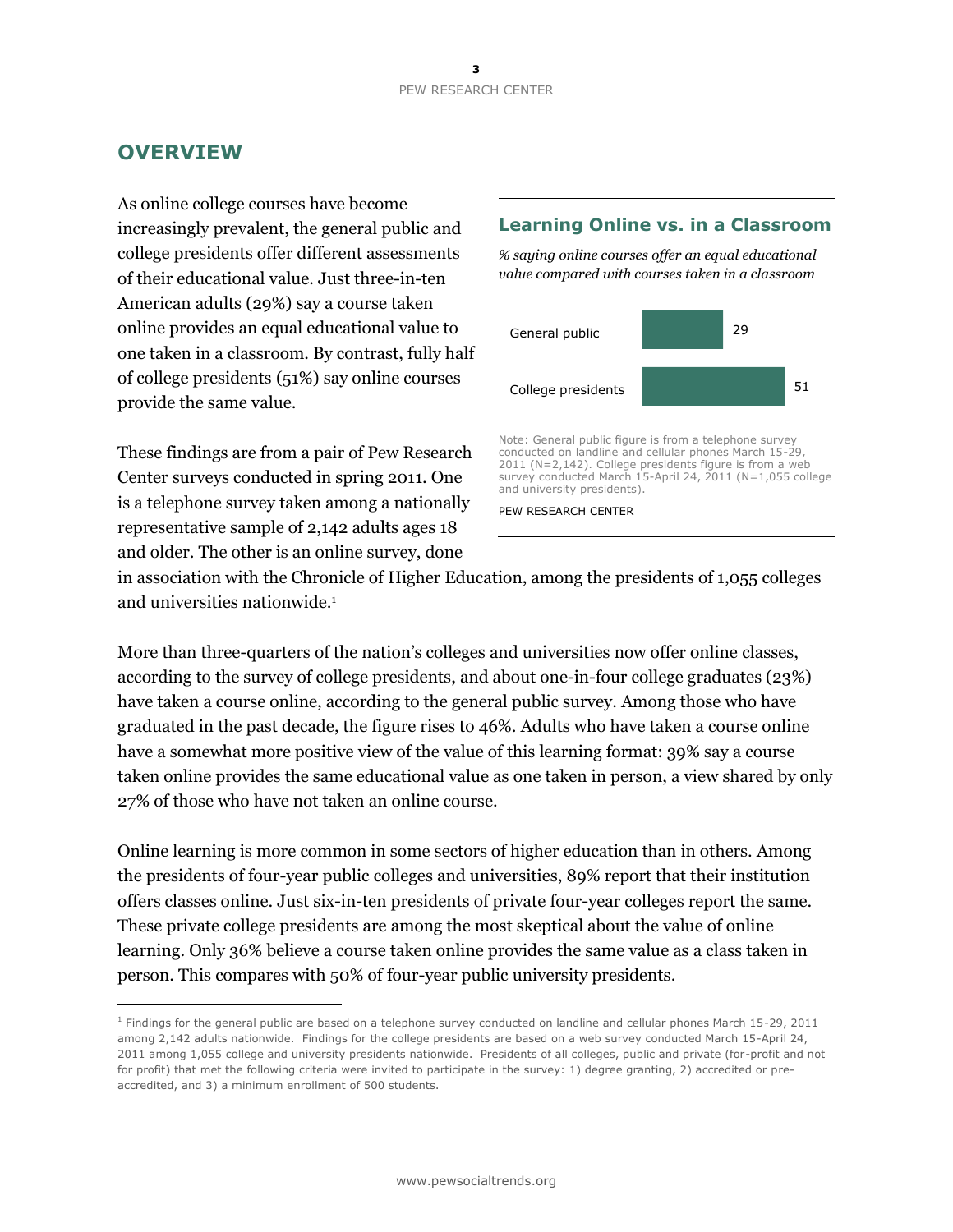The vast majority of two-year colleges offer online courses (91%), and their leaders are among the most likely to believe that online learning is comparable to learning in a classroom. Twothirds of the presidents of two-year colleges say an online course provides an equal educational value when compared with a course taken in person. Among the leaders of for-profit colleges and universities, 71% report that their institutions offer classes online and more than half (54%) say these classes offer the same value as classes taken in person.

Of those colleges and universities that offer online courses, nearly six-in-ten (58%) grant degrees for which all the course work can be completed online, according to their leaders. Public institutions are more likely than private ones to provide this option (66% vs. 47%).

Online courses are not necessarily the equivalent of distance learning. Among residential colleges and universities that offer online courses, 88% offer online classes to their students who live on campus.

### **Looking Ahead: More Growth in Digital Learning**

Over the past decade, enrollment in online courses at colleges and universities around the country has grown at a greater rate than overall higher education enrollment. According to surveys conducted by the College Board and the Babson Survey Research Group, the number of students at degree-granting postsecondary institutions taking at least one online course increased by 21% from the fall of 2008 to the fall of 2009. Over that same oneyear period, total enrollment increased by only 1.2%.<sup>2</sup>

### **College Presidents See Potential For Growth in Online Learning**

*% of college presidents saying …*



numbers reflect percent of all college presidents who said 51% or more of their students have taken a course online.

PEW RESEARCH CENTER

College presidents see this trend continuing.

 $\overline{a}$ 

While 15% report that more than half of their current undergraduate student body has taken at least one course online, 50% predict that 10 years from now a majority of their students will be taking classes online.

 $2$  These surveys were conducted for the Sloan Foundation as part of an ongoing series of surveys on online education. See "Class Differences: Online Education in the United States, 2010" ([http://sloanconsortium.org/publications/survey/index.asp\)](http://sloanconsortium.org/publications/survey/index.asp).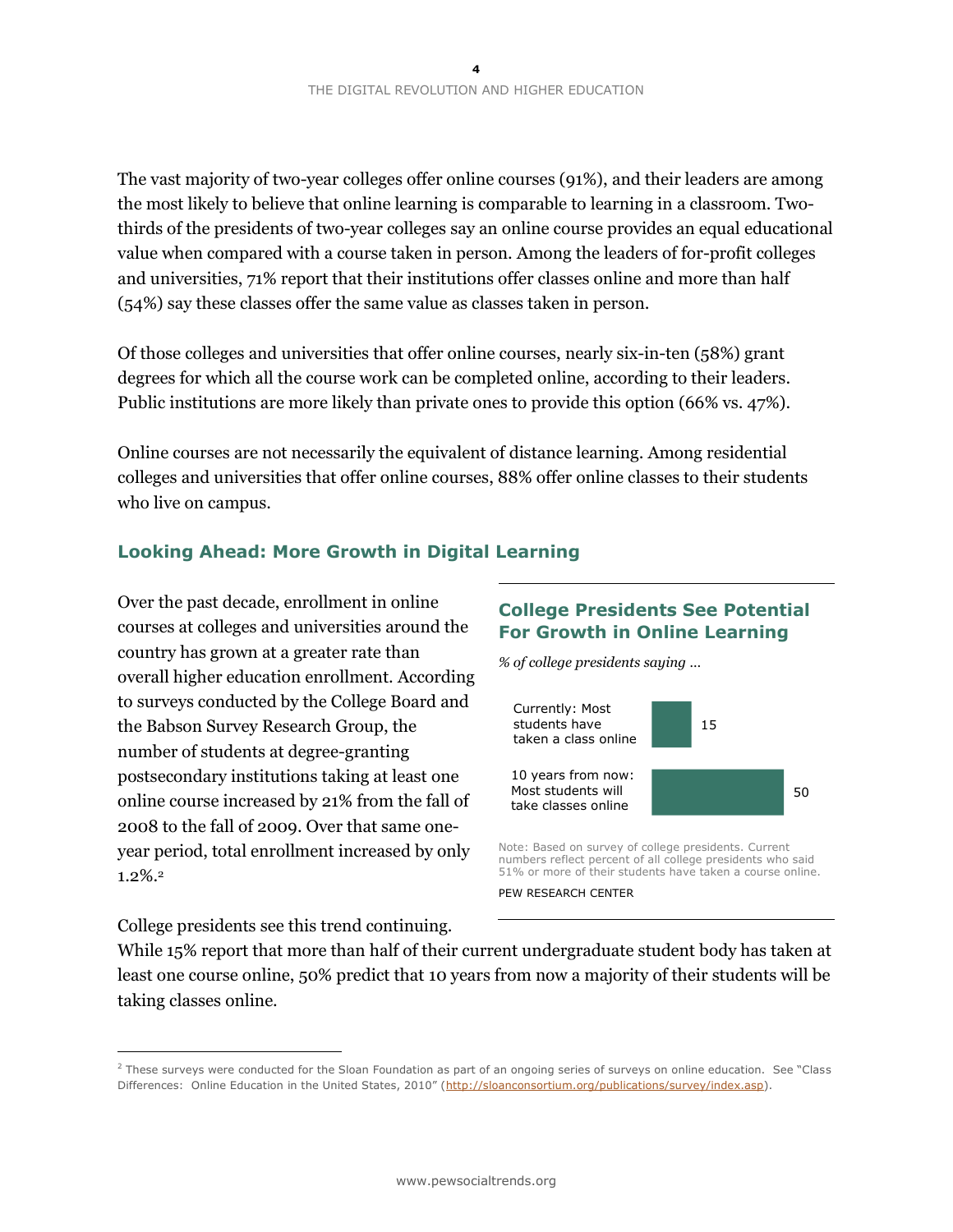Whether learning takes place in a virtual classroom or in a more traditional setting, the textbooks used by college students are becoming increasingly high-tech. Nearly two-thirds of the presidents surveyed (62%) predict that 10 years from now more than half of their undergraduate textbooks will be entirely digital.

### **Laptops, the Internet and Plagiarism**

 $\overline{a}$ 

Through their use of cellphones, smartphones, tablet computers and laptops, today's college students are accustomed to being constantly connected. Increasingly, this has meant bringing these technologies with them into the college classroom. In the Pew Research survey of the general public, more than half of recent college graduates and currently enrolled college students report that they have often (35%) or sometimes (22%) used these types of devices during class time. One-in-five (19%) say they hardly ever used these devices in the classroom and 22% say they never have. 3

The institutional rules about the use of laptops and other portable computers during class tend to vary across and even within colleges and universities. A narrow majority of college presidents (56%) say that at their institution it is up to the individual instructor to decide whether students can use laptops or other portable computers in the classroom. Four-in-ten college presidents (41%) say that at their institution, students are allowed to use laptops during class. Only 2% say laptops are prohibited in class.

<sup>&</sup>lt;sup>3</sup> This question was asked of adults who graduated from college between 2006 and 2010 and adults who were currently enrolled in college (n=366).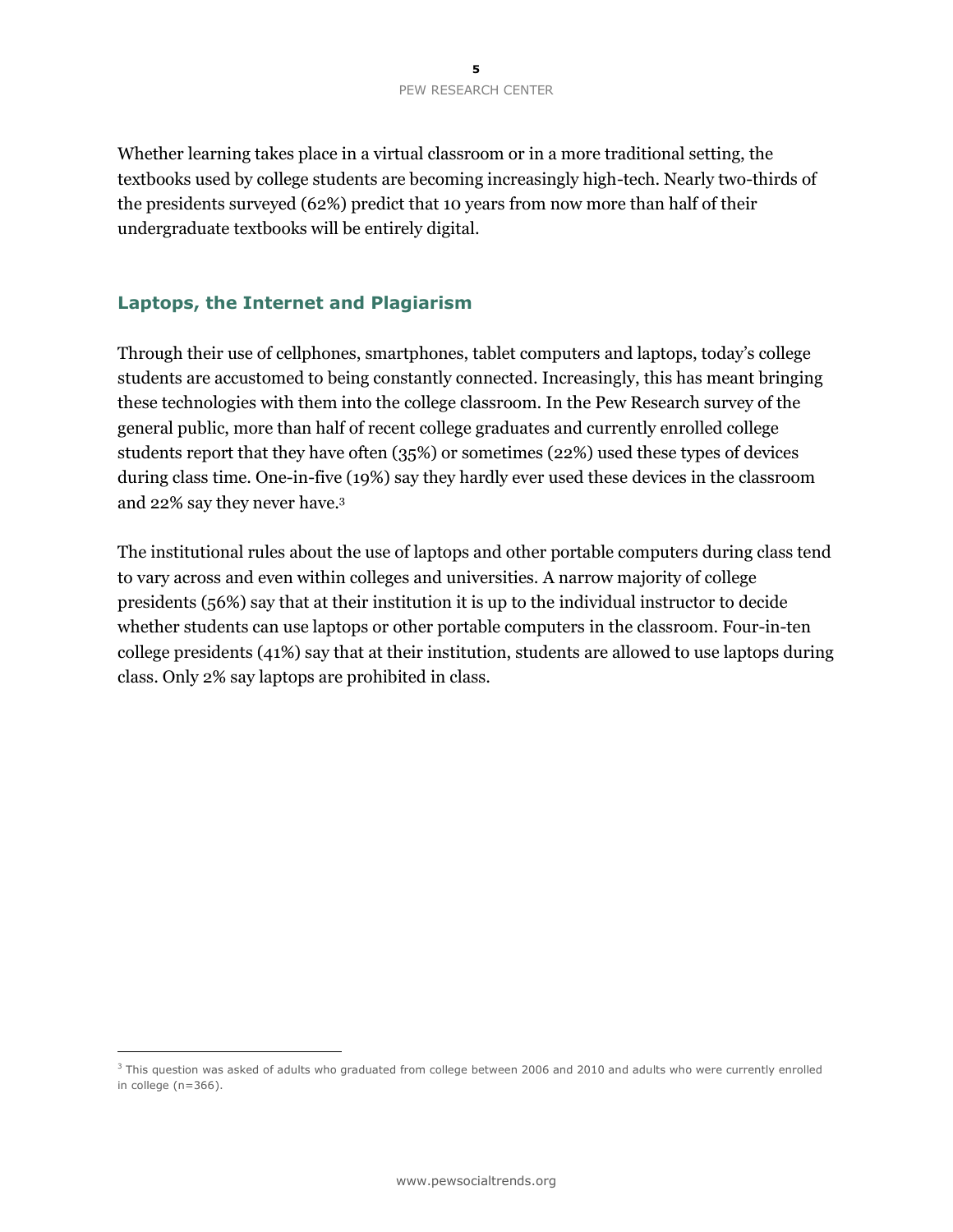Students' ease of access to the digital world has created some problems for educators. A majority of college presidents surveyed say they have seen a rise in plagiarism over the past decade, and most believe that technology is a major factor behind that rise. Some 55% of college presidents say plagiarism has increased in college students' papers over the past 10 years. An additional 40% say that plagiarism has stayed the same over this period. Just 2% say it has decreased.

Of those who say plagiarism is on the rise, the overwhelming majority (89%) believe that computers and the internet have played a major role in this trend. Only 7% say these new technologies have played a minor role.

## **A Disproportionate Impact across Institutions**

These broad trends in technology use are not taking hold at the same pace throughout the nation's institutions of higher learning. There is wide variance in adoption rates among colleges and universities. Aside from the differences among public, private, two-year and for-profit institutions, there are clear divisions across other dimensions. The presidents of liberal arts colleges and highly selective institutions are less likely than other college presidents to report that their schools offer online classes. And at the highly selective schools, fewer students are taking online classes when they are offered.

For example, among the presidents of fouryear liberal arts colleges, 61% report that their

### **Plagiarism in Papers Among College Students**

*% of presidents saying over the past 10 years it has …* 



Note: Based on survey of college presidents. No answer responses not shown.

PEW RESEARCH CENTER

### **Online Learning by Type of Institution, Selectivity**

*% of college presidents saying their institution offers online classes* 



Note: Based on survey of college presidents. Selectivity categories based on Barron's Profile of American Colleges 2011.

#### PEW RESEARCH CENTER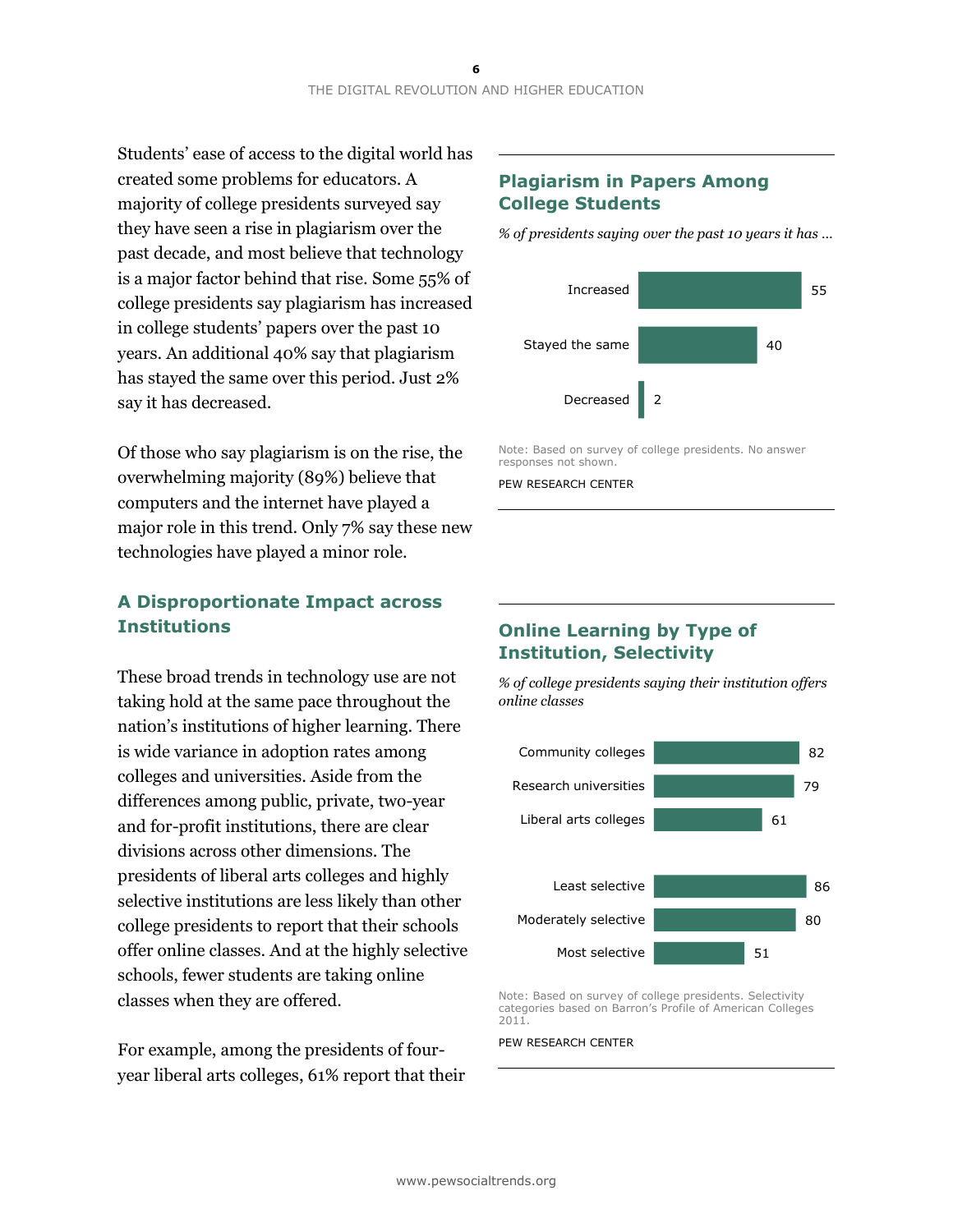institution offers classes that are taught exclusively online. By contrast, 79% of the presidents of research universities and 82% of those at community colleges say they offer online classes to students.<sup>4</sup>

### **Other Key Findings**

- College presidents' beliefs about the mission of higher education are linked to their views and experiences with online learning. Among those who believe the most important role college plays is to prepare students for the working world, 59% say online classes provide the same educational value as in-person classes. Among presidents who say the role of college is to promote personal and intellectual growth, only 43% say online learning offers an equal value.
- College presidents are major adopters of new digital technologies such as e-readers, tablets and smartphones: 87% use a smartphone on a daily basis, 32% use a tablet computer such as an iPad daily and 15% say they use an e-reader such as a Kindle or Nook every day.
- Among college graduates who have taken a class online, 15% have earned a degree entirely online.

### **About the Report**

 $\overline{a}$ 

This report is based on two Pew Research Center surveys conducted in the spring of 2011. The first, a survey of college presidents, was done in association with the Chronicle of Higher Education. The presidents' survey was conducted online from March 15 through April 24, 2011, among the leaders of 1,055 two-year and four-year private, public and for-profit colleges and universities with enrollments of 500 or more. In addition, the Pew Research Center conducted a survey of the general public from March 15 to 29, 2011. The general public survey was conducted by landline and cellular telephone among a nationally representative sample of 2,142 adults living in the continental United States.<sup>5</sup>

 $4$  Colleges were ranked "most selective" (n=196), "moderately selective" (n=351) and "least selective" (n=150) based on ratings provided by Barron's Profiles of American Colleges 2011. For this analysis, "community colleges" are those that offer two-year associates degrees (n=327); "research universities" are those that offer master's degrees, professional degrees or PhDs (n=558); and "liberal arts" colleges are those that offer bachelor's degrees but do not offer master's degrees, professional degrees or PhDs  $(n=163)$ .

<sup>5</sup> An earlier report based on these two Pew Research surveys was released May 15, 2011. See "Is College Worth It? College Presidents, Public Assess Value, Quality and Mission of Higher Education," Pew Research Center's Social & Demographic Trends project, May 2011 [\(http://pewsocialtrends.org/2011/05/15/is-college-worth-it/\)](http://pewsocialtrends.org/2011/05/15/is-college-worth-it/). Questions relating to online learning were not included in that earlier report.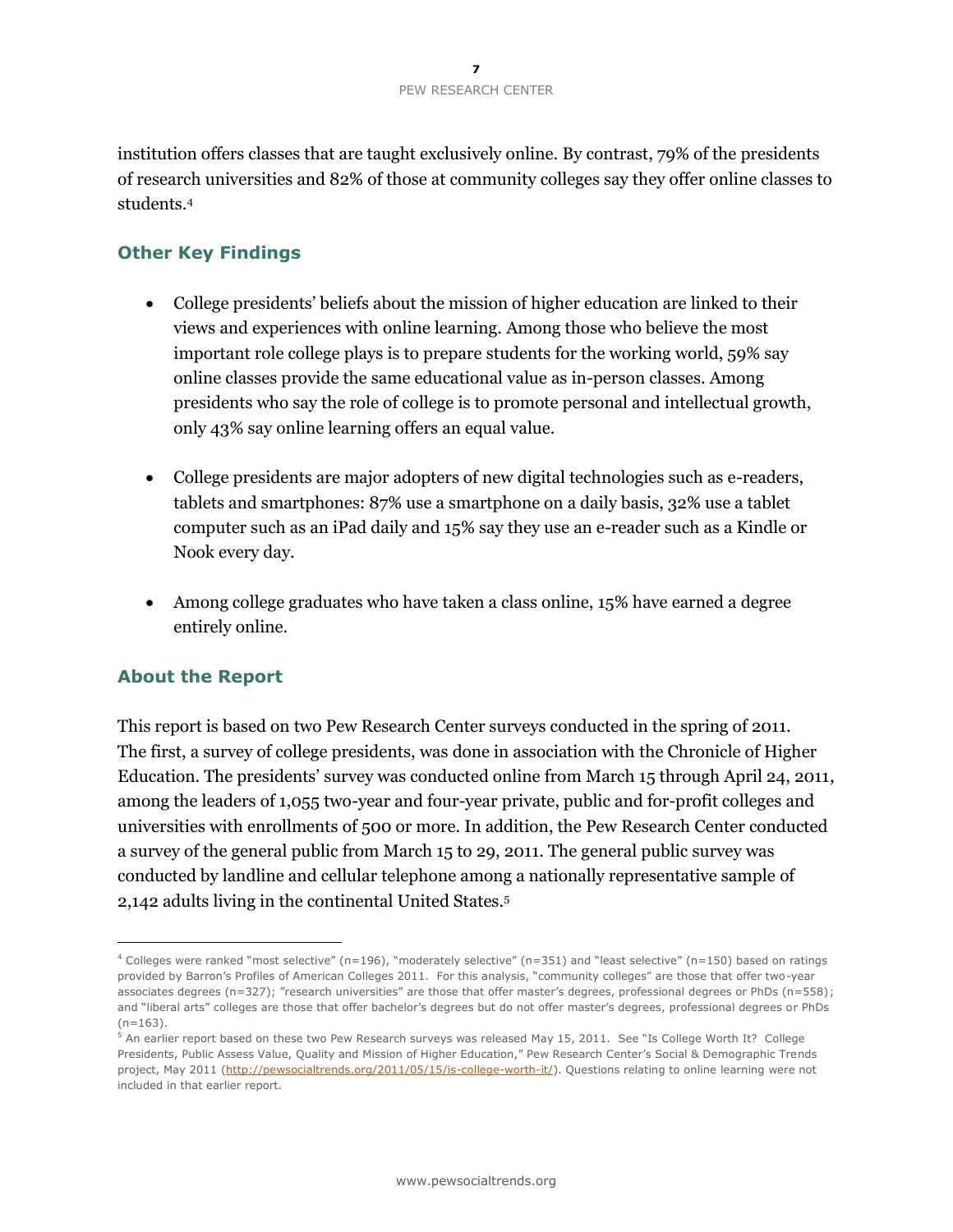Analysis and writing of this report was carried out jointly by the staffs of the Pew Research Center's Social & Demographic Trends project and the Pew Internet & American Life Project.

The report is divided into three sections: Online Learning; Educational Hardware and Content; and College Presidents and Their Use of Technology. A detailed methodology and topline results for the general public and the college presidents surveys can be found in the appendices.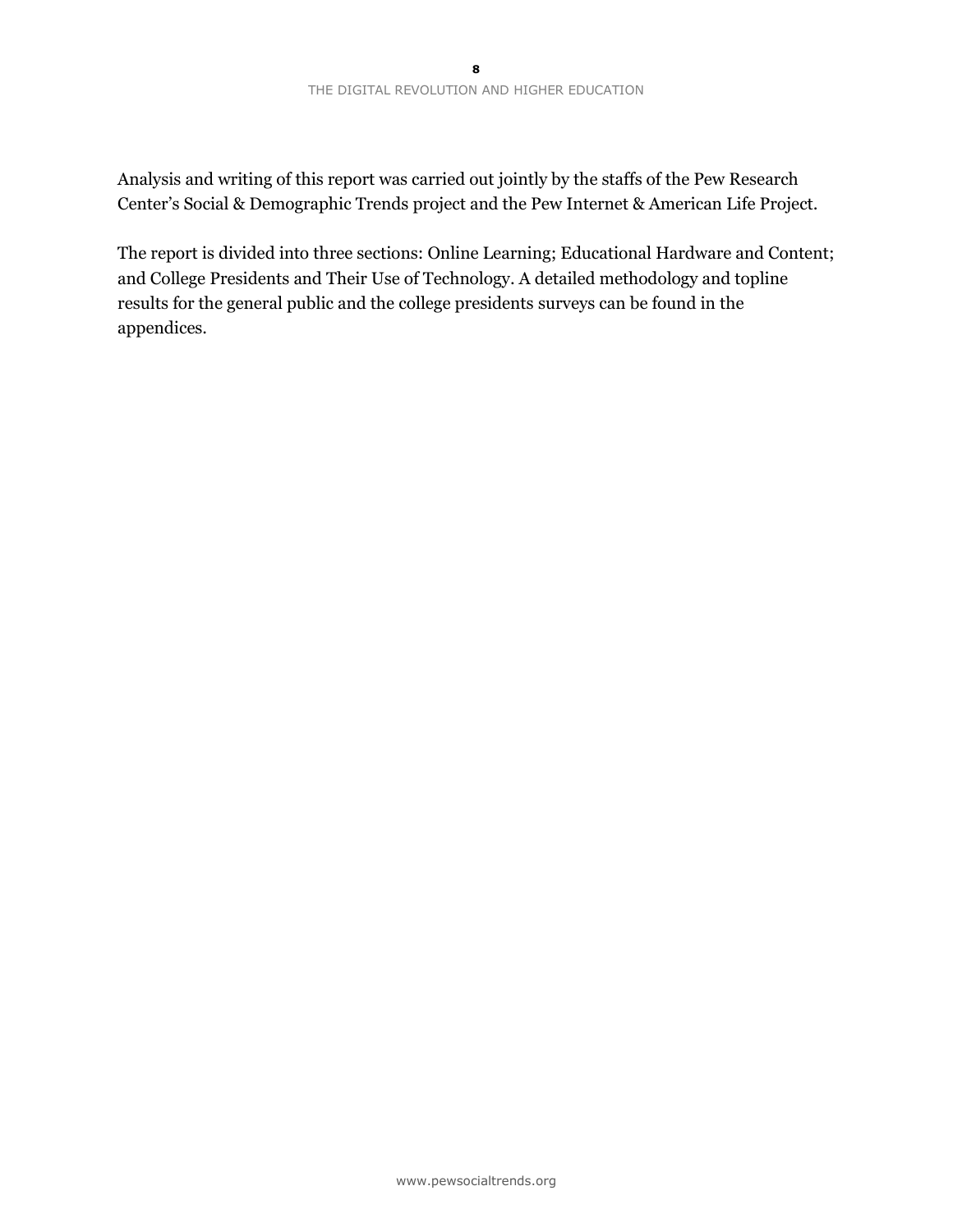# **ONLINE LEARNING**

In an effort to make higher education more flexible and accessible to more people, many American colleges and universities offer online classes and even grant degrees for courses of study in which all the course work was completed online. Of the 1,055 college and university presidents interviewed for the Pew Research survey, 77% reported that their institution offers courses for which the instruction takes place exclusively in an online environment.

The extent to which online learning has been adopted by institutions of higher education varies widely, and there are significant differences by sector. Two-year colleges are the most likely to offer online course work, with 91% offering online courses. Nearly as high a share of public four-year colleges and universities (89%) offer online courses. Sevenin-ten for-profit colleges and universities (71%) offer classes online. Private, four-year colleges are the least likely to offer online courses, though six-in-ten of these institutions offer courses online.

Religiously affiliated schools and highly selective colleges are significantly less likely than other schools to offer online courses. While 65% of religiously affiliated colleges and

### **Online Learning by Sector**

*% of college presidents saying their institution offers online classes* 



Note: Based on survey of college presidents. PEW RESEARCH CENTER

universities offer online classes, fully 80% of schools without a religious affiliation offer those courses. Among four-year colleges and universities, barely half of highly selective schools (51%) offer online courses, compared with 80% of mid-tier schools and 86% of colleges with low levels of selectivity.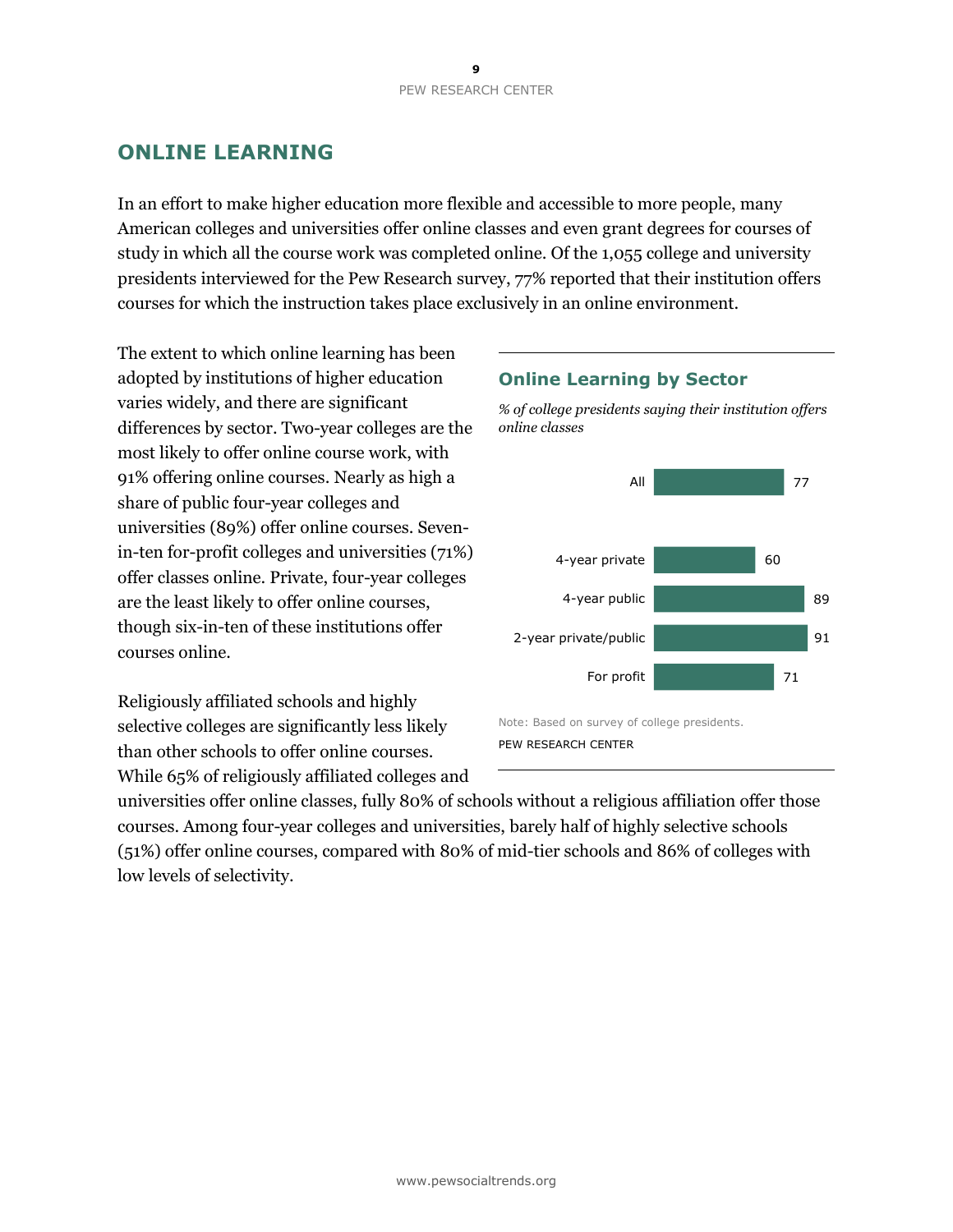### **Students and Online Learning**

While many schools offer online courses, only a minority of students are taking advantage of these offerings. Again, adoption of online learning by students differs across institutions.

Across all colleges and universities, three-inten presidents report that less than a quarter of their currently enrolled undergraduate students have taken at least one course online. Roughly the same proportion (29%) says between one-quarter and half of their students have taken an online course. Only 15% report that more than half of their students have taken an online course.

College presidents see the potential for growth in this area. Fully half of those surveyed predict that 10 years from now a majority of their undergraduate students will be taking a class online. The presidents of two-year colleges anticipate the most growth in this area. Roughly two-thirds (65%) say that in 10 years, most of their students will be taking at least one online course (up from 16% currently). A majority (54%) of the leaders of for-profit institutions also predict that by 2021 most of their students will be enrolled in online classes.

The presidents of four-year public and private colleges don't anticipate quite as much growth over the next decade. Among the presidents of four-year public institutions, 45% say in 10 years at least half of their students will be

### **Presidents Report on Student Enrollment in Online Classes**

*% of current undergraduate students who have taken at least one course online*



Note: Based on all college presidents. Don't know/Refused responses not shown. Subcategories may not equal reported sum due to rounding.

PEW RESEARCH CENTER

### **Presidents Predict the Future of Online Learning**

*% saying more than half of their undergraduate students have taken/will be taking an online class* 



Note: Based on all college presidents. PEW RESEARCH CENTER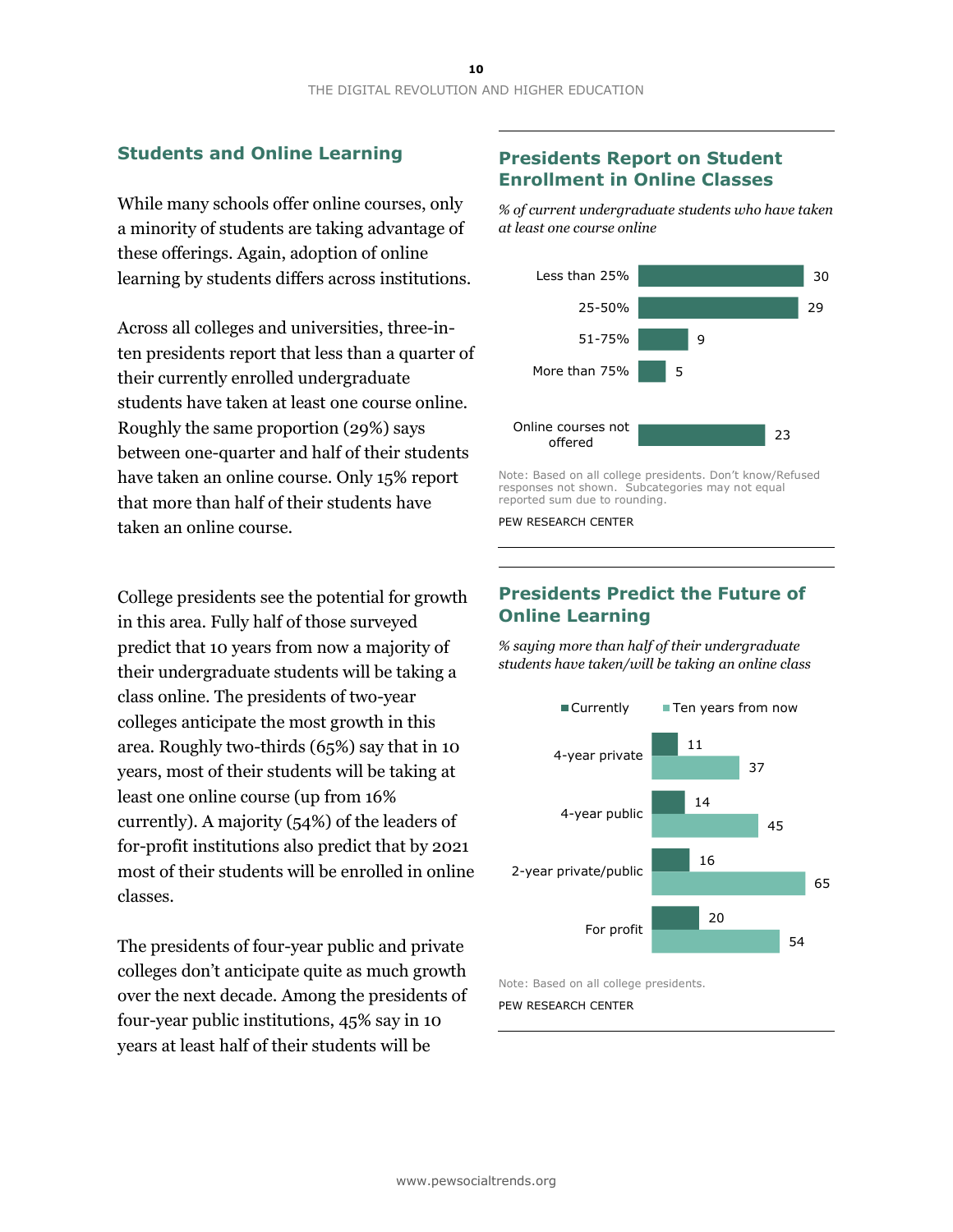taking an online course (up from 14% now). And among the presidents of four-year private colleges, 37% say most of their students will be taking courses online 10 years from now.

According to the Pew Research survey of the general public, roughly one-in-four college graduates (23%) report that they have taken a course online for academic credit. Among recent college graduates, that share rises dramatically. Nearly half (46%) of those who graduated in 2000 or later say they have taken a class online.

Black and Hispanic college graduates are more likely than whites to have taken a class online (35% vs. 21%). In addition, graduates who attended college later in life are more likely than those who went to college right after high school to have some experience with online learning. More than one-third (36%) of college graduates who completed college when they were 30 or older say they took classes online. This compares with only 17% of graduates who finished college when they were 22 or younger. In addition, college graduates who majored in business are more likely than those who majored in science, engineering or liberal arts to have taken online courses.

### **The Value of Online Learning**

Along with the growing prevalence of online learning comes a real sense of skepticism among the public about the value this format offers students. Respondents in the general public survey were asked whether they thought a course taken online provides an equal educational value as a course taken in person in a classroom. Only 29% of all respondents said online classes offer an equal value. Six-inten said online courses do not offer the same value as classes taken in person, and 11% were unsure.

Views on this issue are fairly consistent across major demographic groups. In spite of the fact that they have grown up in a digital world, young adults are as skeptical about online learning as are their older counterparts. Among those younger than 30, only 28% say a

### **Public Views on Learning Online vs. in the Classroom**

*In general, do you think a course taken only online provides an equal educational value compared with a course taken in person in a classroom, or not? (%)* 



Note: Based on general public survey. Don't know/Refused responses not shown.

#### PEW RESEARCH CENTER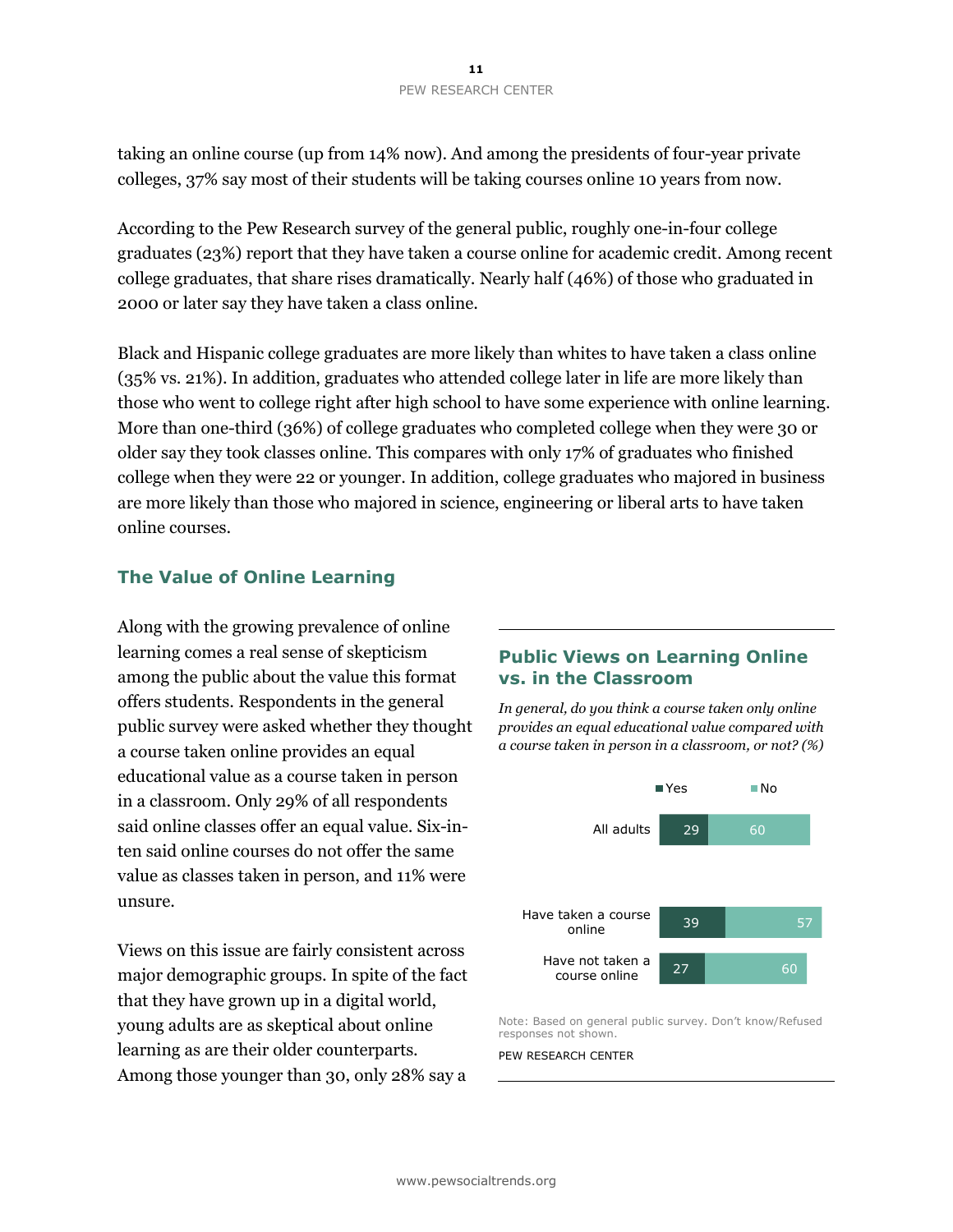course taken online is equal in value to a course taken in person; 67% say it is not. The same is true for those ages 30 and older: 30% say an online class offers the equivalent value of a class taken in person, 58% say it does not.

Most college graduates have a negative view of the value of a class taught online as opposed to one taught in a more traditional classroom setting. Only about one-in-five college graduates (22%) say an online course offers an equal educational value, while 68% say it does not. Among non-college graduates, 32% say online classes are equal in value to classes taught in person.

Those who have personal experience with online learning have a somewhat more positive view of its value. Even so, a majority rejects the notion that online classes offer the same educational value as in-person classes. Roughly four-in-ten (39%) of those who have taken an online course say online classes in general provide an equal value when compared with classes taken in person in a classroom, and 57% say they do not. By comparison, 27% of those who have never taken a class online say the value is equivalent to being in the classroom.

Compared with the public, college presidents have a more positive view of the value of online learning. Still, they are divided over whether a class taught online provides an equal educational value as a class taught in person. Overall, 51% of college presidents say online classes offer an equal value, and 48% say they do not.

Presidents who lead colleges where online learning is part of the curriculum have a much more positive assessment of the value these classes provide than those who oversee institutions with no online classes. Among presidents of colleges that offer online courses, 59% say these classes are equal in value to in-person classes. Only 21% of presidents whose institutions do not offer online classes agree.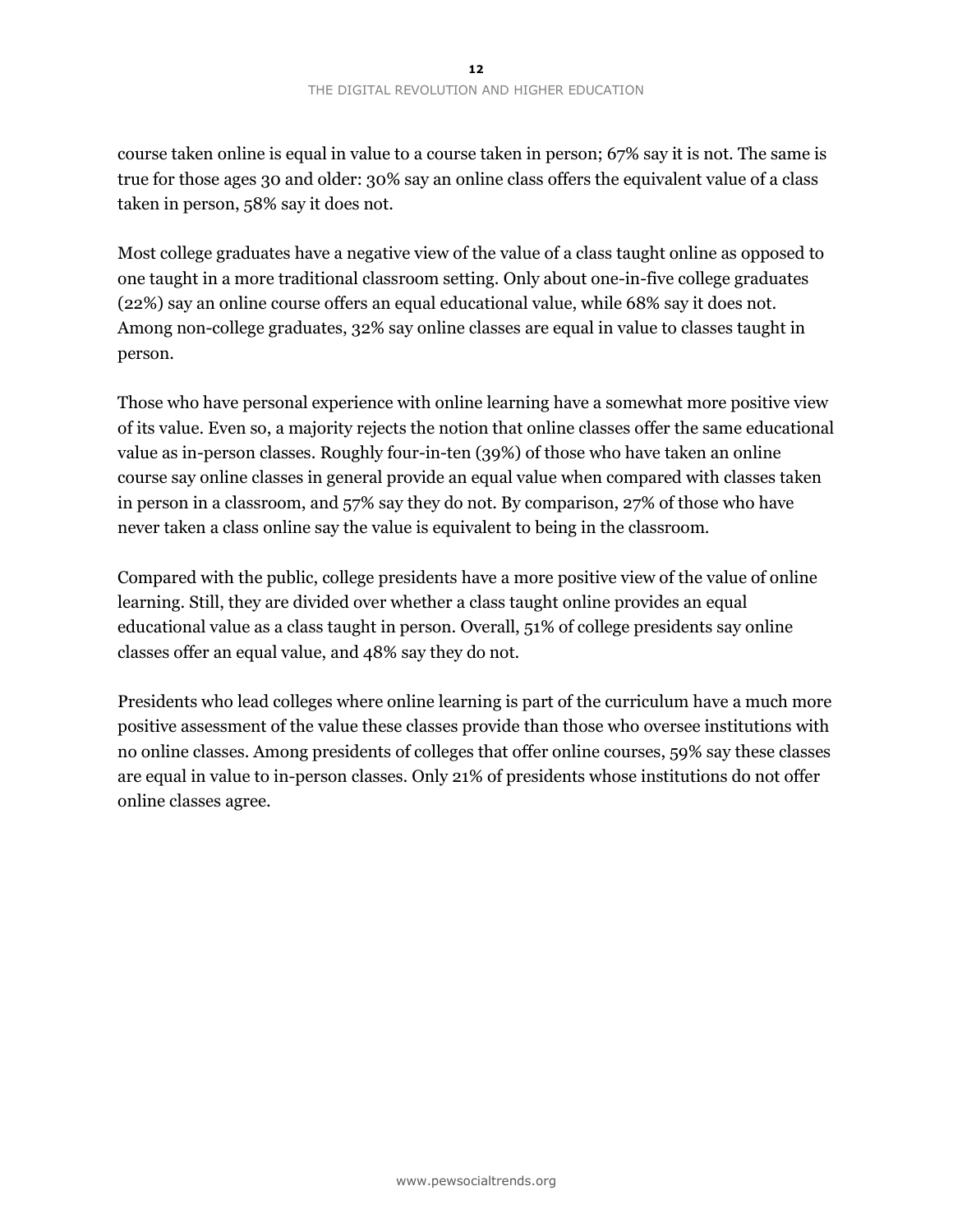Looking across different sectors of higher education, presidents of two-year colleges are among the most likely to say online classes are just as valuable as classes taken in person (66%). More than half of the presidents of forprofit colleges (54%) agree that online classes provide an equivalent educational value. Among the presidents of four-year public universities, opinion is more evenly divided: 50% say a course taken online is equal in value to a course taken in person; 48% say it is not. The leaders of four-year private colleges are among the most skeptical about the value of online learning: 36% say online classes provide the same value as classes taken in person, while 62% say they do not.

Beliefs about the mission of higher education are linked to presidents' views about the value of online learning. Those who believe that the mission of higher education is to prepare

### **Presidents' Views on Learning Online vs. in the Classroom**

*Generally speaking, do you believe a course taken online provides an equal educational value compared with a course taken in person in a classroom, or not? (%)* 



Note: Based on survey of college presidents. Don't know/Refused responses not shown. PEW RESEARCH CENTER

students for the workforce are more likely to say that online courses provide equal value to inperson classes (59% vs. 40%). Meanwhile, presidents who believe that the mission of higher education is to promote personal and intellectual growth are less enthusiastic about the value of online courses—43% say they are equal in value to in-person classes, while a 56% majority says they are not.

### **Online Degrees and on-Campus Options**

Online courses are provided not simply to increase student access to certain classes, but in many cases the courses are offered as a part of a fuller online degree program. Of the roughly three-quarters of American campuses that offer online courses, more than half (58%) offer degrees for programs where all of the course work has been completed online, according to their presidents. Online degrees are most prevalent at for-profit institutions, where 71% offer them, and at four-year public institutions, of which two-thirds (66%) offer degrees for work completed entirely online. Among two-year colleges that offer online classes, 54% also offer online degrees, and among four-year private schools, less than half do so (47%).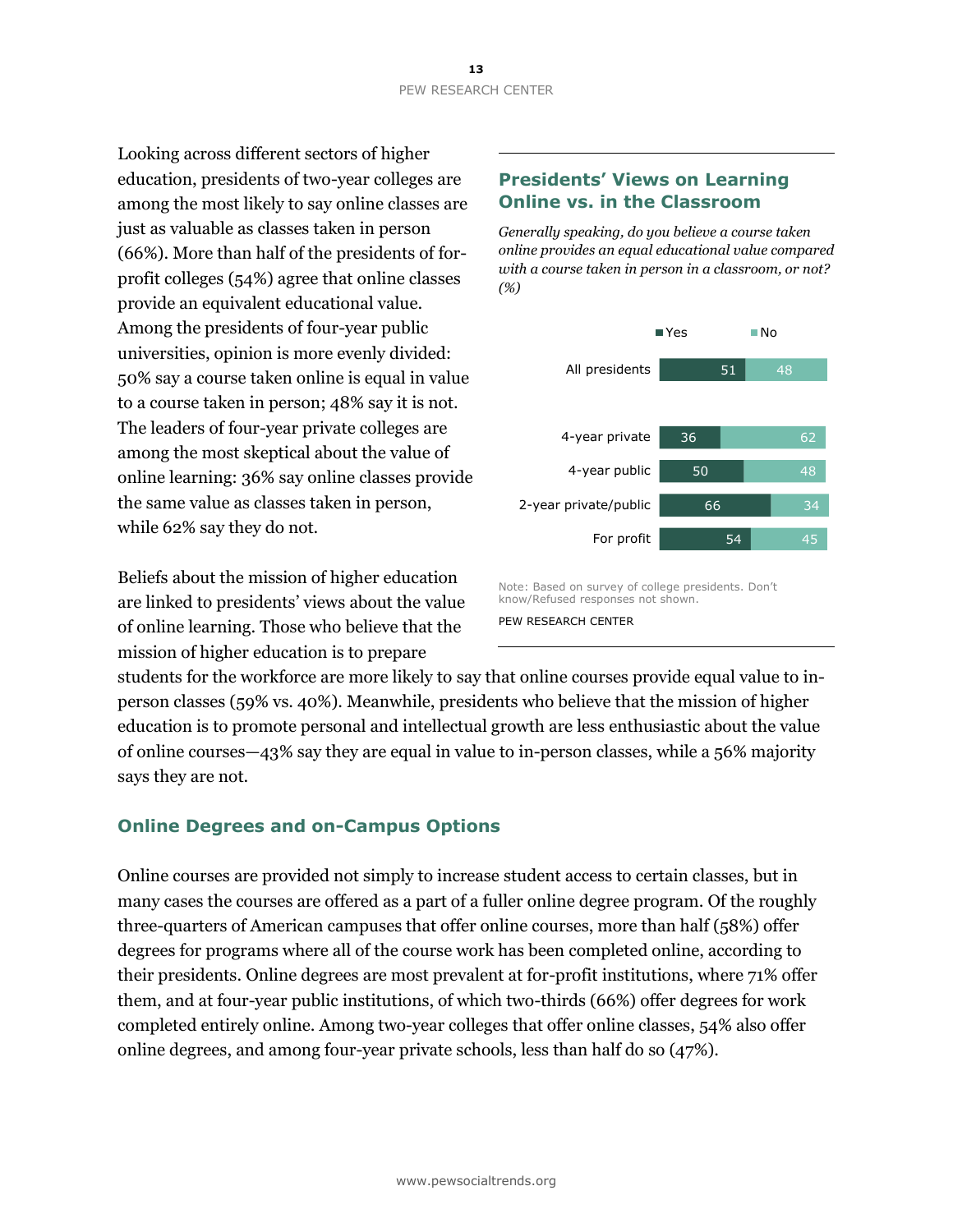Institutions that do not offer full degrees for courses taken online are less likely to have a large percentage of students taking online courses. Half (54%) of schools where less than onequarter of students take online courses do not offer online degrees. In contrast, 82% of schools where at least three-quarters of the students take online classes offer degrees for work completed entirely online.

While many online courses are designed to facilitate distance learning for those who cannot or choose not to be on campus, many campuses now have a substantial number of on-campus students taking courses online. According to their presidents, half of universities and colleges that offer online courses make at least some of those courses available for their on-campus undergraduate students; 7% do not make these courses available; and 42% do not have residential students. Of residential colleges that offer online classes, 88% offer online courses to on-campus undergraduates, and 12% do not. On-campus online courses are more prevalent at four-year public schools (96% offer these classes to their residential undergraduate students) than at four-year private schools (73%).

## **EDUCATIONAL HARDWARE AND CONTENT**

In addition to expanding access to educational opportunities through online learning, digital technology shows promise in revolutionizing other aspects of education. College texts are big business, with the higher education market estimated at more than \$8 billion annually.<sup>6</sup> But paper may be giving way to digital versions—whether consumed on a web page, a library's "ereserves" or through an e-reader such as a Nook or Kindle. The advent of digital textbooks has already begun; digital textbooks make up about 3% of sales, according to the National Association of College Stores.<sup>7</sup> And in July, Amazon announced the option to rent textbooks on the Kindle for as little as 30 days.<sup>8</sup>

 $\overline{a}$ 

<sup>6</sup> Source: "Total market size based on Eduventures Textbook Market Study and the National Association of College Stores, 2009." <http://blog.xplana.com/reports/digital-textbook-sales-in-u-s-higher-education-%E2%80%93-a-five-year-projection/#15> accessed on July 7, 2011.

 $7$  U.S. textbook sales in 2010, according to the National Association of College Stores, via [The New York Times](http://www.nytimes.com/2011/06/06/business/media/06iht-EDUCSIDE06.html) "Digital Textbooks Slow to Catch On," June 8, 2011 [http://www.nytimes.com/2011/06/06/business/media/06iht-EDUCSIDE06.html?\\_r=1](http://www.nytimes.com/2011/06/06/business/media/06iht-EDUCSIDE06.html?_r=1) Accessed on July 12, 2011.

<sup>8</sup> Choney, Suzanne. "Rental Textbooks Available on Kindle." July 18, 2011, accessed on July 18, 2011 [http://technolog.msnbc.msn.com/\\_news/2011/07/18/7105056-rental-textbooks-available-on-kindle](http://technolog.msnbc.msn.com/_news/2011/07/18/7105056-rental-textbooks-available-on-kindle)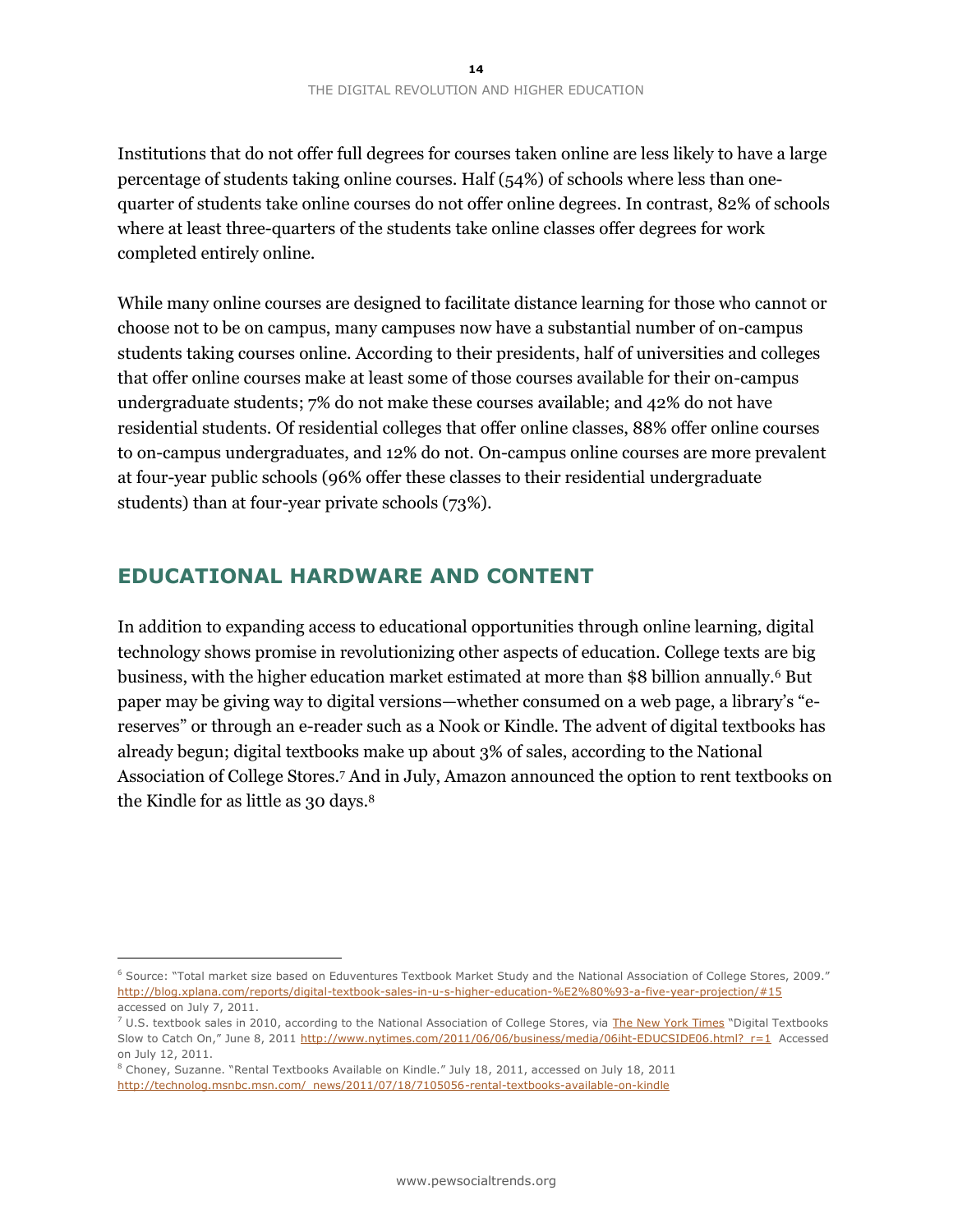The college presidents surveyed believe that a rapid conversion to digital textbooks is just around the corner. Just under two-thirds of today's college presidents (62%) believe that more than half of the textbooks used by students at their institution a decade from now will be entirely digital. Just 7% of presidents believe that less than a quarter of the texts their students will use in the future will be digital, and 30% estimate the share will be between 25% and 50%.

Even those presidents who oversee institutions where online learning is less prevalent predict a dominant role for digital textbooks. Among the leaders of four-year private colleges, 60% say that 10 years from now more than half of

### **Presidents Predict the Future of Digital Textbooks**

*Ten years from now, what percentage of student textbooks will be entirely digital? (%)* 



Note: Based on survey of college presidents. Presidents were asked specifically about textbooks used by their *undergraduate* students. Don't know/Refused responses not shown.

PEW RESEARCH CENTER

the textbooks used by their students will be entirely digital. This compares with 59% of presidents from four-year public universities, 65% of presidents from two-year institutions and 66% of presidents from for-profit colleges.

### **Laptops on Campus**

As more and more students own laptops and other portable computing devices, and as course texts migrate into digital environments, schools have a policy decision before them allow laptops in the classroom for note-taking and e-textbook reading; ban their use during class time as an unwelcome distraction from learning; or allow instructors to make their own decisions about whether to allow the devices in class. Most colleges and universities have settled on a middle ground for the time being. A narrow majority of college presidents (56%) report that it is up to the instructor as to whether students can use portable computers during class. An additional 41%

### **Use of Laptops in the Classroom**

*What are your institution's guidelines on students' use of laptops/portable computers during class? (%)* 



Note: Based on survey of college presidents. Don't know/Refused responses not shown.

#### PEW RESEARCH CENTER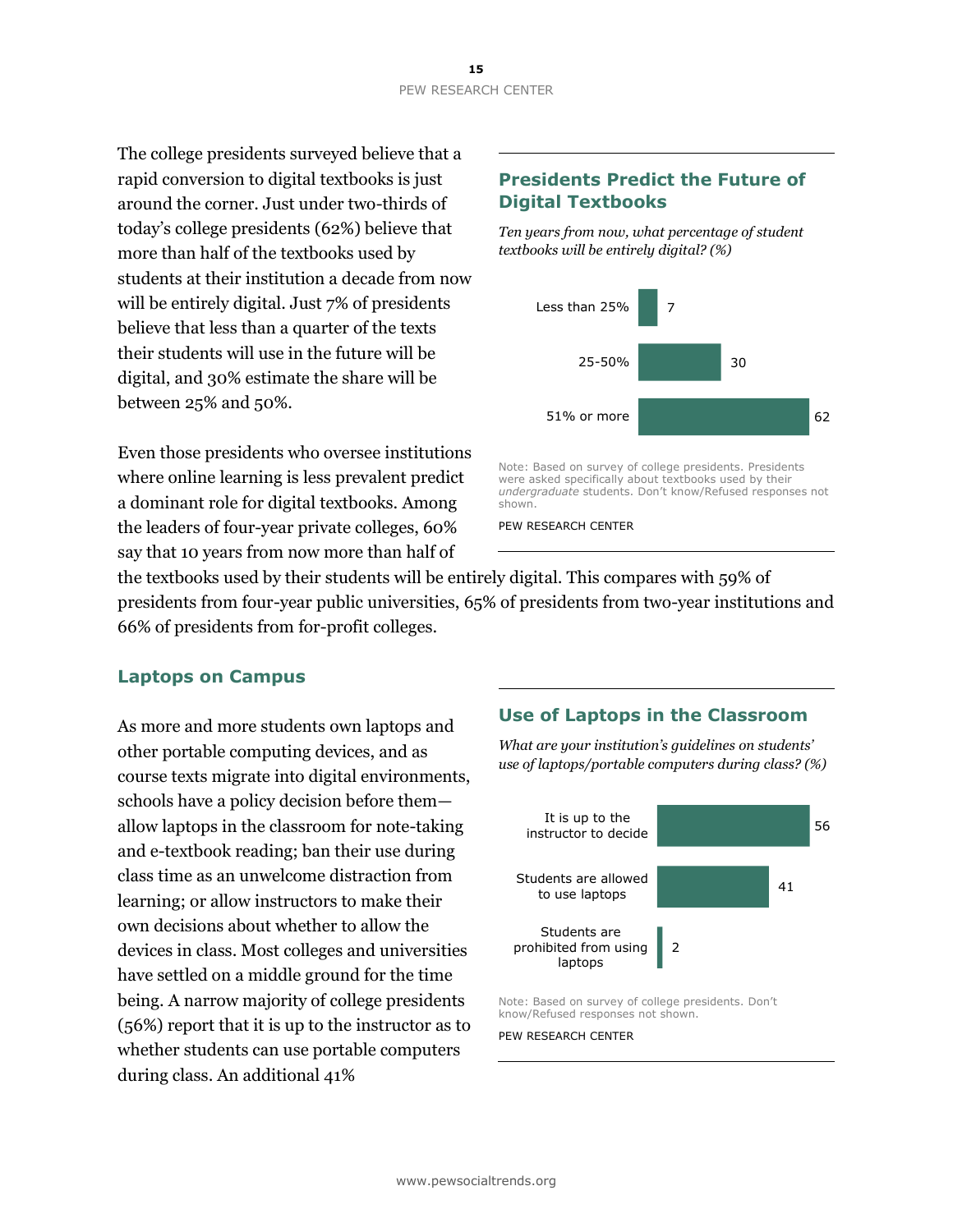say that students are allowed to bring their laptops to class. And just 2% say their institutions prohibit laptops from the classroom.

### **Plagiarism and New Technologies**

While technology has shown promise in expanding opportunities for distance learning and for creating less expensive and more interactive learning materials, it may also facilitate certain negative behaviors including plagiarism and cheating. When asked about plagiarism in papers among college students, the majority of college presidents (55%) say that it has increased in the past decade. Another large portion of presidents (40%) believe that it has stayed the same over the past 10 years. Very few college presidents (2%) believe that plagiarism has decreased over the past decade.

### **Plagiarism in Papers Among College Students**



*% of presidents saying over the past 10 years it has …* 

These findings are similar across different types of colleges and universities, nonprofits and for-profits, four-year and two-year institutions, community colleges, liberal arts colleges and

research universities as well as across the spectrum of admissions selectivity.

When asked whether they feel that computers had played a role in the increase in plagiarism, presidents overwhelmingly believe that they have. Roughly nine-in-ten presidents (89%) believe that computers and the internet have played a major role in the increase in plagiarism on papers over the past decade. Just 7% say they have played a minor role, and 1% say they have not played a role in the increase.

### **Plagiarism and Technology**

*How much of a role have computers and the internet played in the increase in plagiarism? (%)* 



Note: Based on college presidents who said plagiarism in papers among students has increased over past decade (n=556). Don't know/Refused responses not shown.

#### PEW RESEARCH CENTER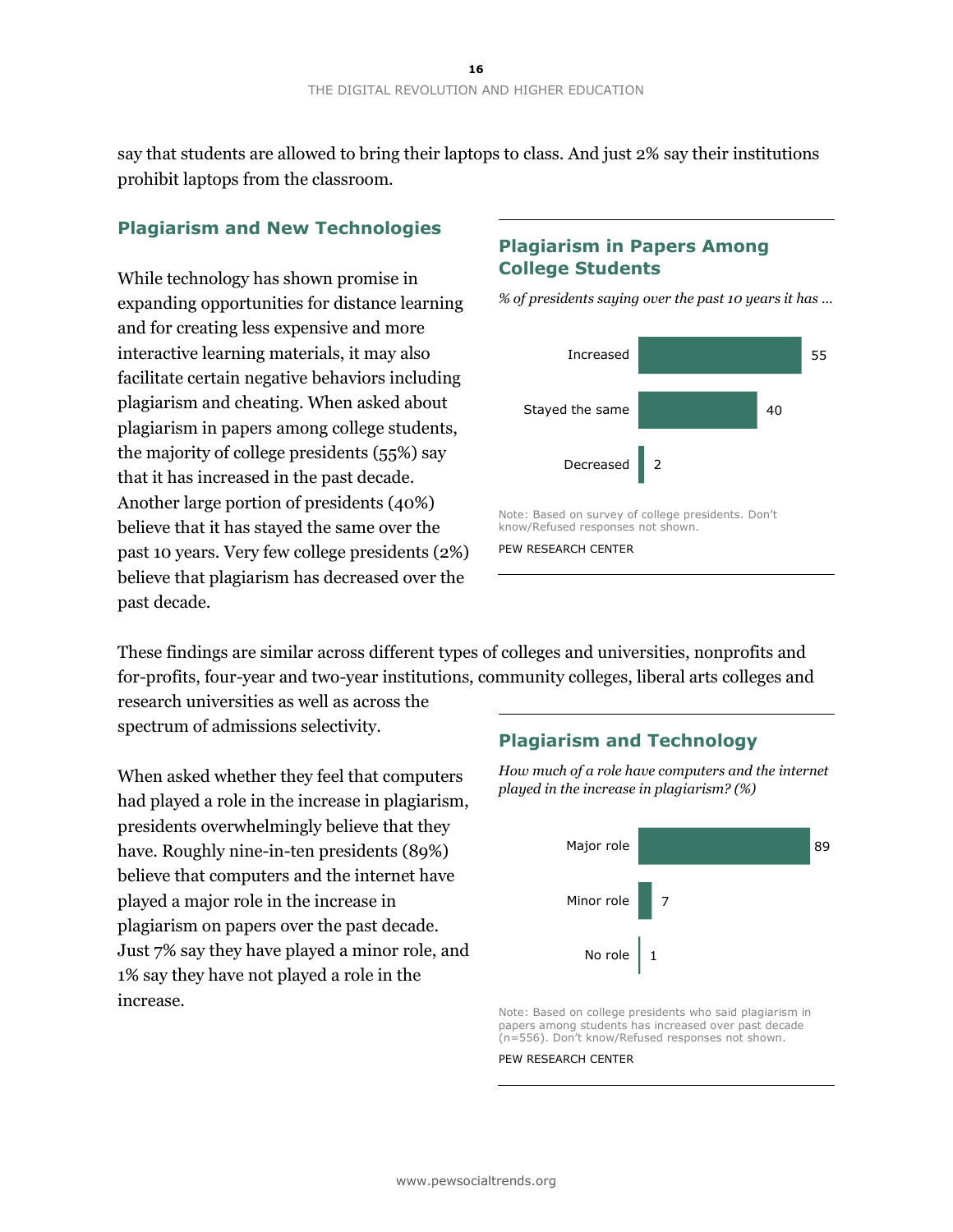# **COLLEGE PRESIDENTS AND THEIR USE OF TECHNOLOGY**

College presidents are adept at using multiple forms of technology. They have high rates of access to technology, with 91% of presidents reporting they use a laptop computer at least occasionally, 88% saying they use a smartphone and 87% saying they use a desktop computer. They are also early adopters of new technologies such as tablet computers and e-readers. Roughly half of the college presidents surveyed (49%) report that they use a tablet computer (such as an iPad) at least occasionally, and 42% use an electronic book device (such as a Kindle or Nook). Just under one-third of presidents (32%) report using a mobile phone that is not a smartphone on at least an occasional basis.

College presidents employ multiple forms of technology (laptop and desktop computers, smartphones and other cell phones) to varying degrees on a daily basis. Presidents most often rely on smartphones, with 86% using them several times a day. Desktop computers are the second most often used technology, with 82% of presidents using them several times a day, a third higher than laptops (56%). One-in-four (24%) report that they use other mobile phones several times a day.

Roughly one-quarter (26%) of the college presidents surveyed say they use a tablet computer several times a day. Nearly one-in-ten (8%) use an e-reader this often.

Compared with the general public, college presidents are proving to be early adopters of many of these new technologies. According to a

 $\overline{a}$ 

### **College Presidents and Technology Use**

| (%)                                           |                              |                            |
|-----------------------------------------------|------------------------------|----------------------------|
|                                               | Use at least<br>occasionally | Use several<br>times a day |
| Laptop computer                               | 91                           | 56                         |
| Desktop computer                              | 87                           | 82                         |
| Smartphone                                    | 88                           | 86                         |
| Tablet computer (like an iPad)                | 49                           | 26                         |
| E-reader (like a Kindle or Nook)              | 42                           | 8                          |
| Other mobile phone                            | 32                           | 24                         |
| Notes: Based on survey of college presidents. |                              |                            |
| PEW RESEARCH CENTER                           |                              |                            |

2011 survey conducted by the Pew Internet & American Life Project, 12% of all adults had an ereader such as a Kindle or Nook. This compares with 42% of college presidents who report using such a device at least occasionally.<sup>9</sup> Similarly, while only 8% of the general public report

<sup>&</sup>lt;sup>9</sup> Please note that the question wording was different for the college presidents' survey and the general population survey, which may complicate comparing the statistics. Presidents were asked, "How often, if at all, do you use the following?" The general population was asked, "Please tell me if you happen to have each one, or not. Do you have ...?" The general population data are from the Pew Internet & American Life Project's spring 2011 tracking survey and can be accessed in the Twitter Update 2011 report, [http://www.pewinternet.org/Reports/2011/Twitter-Update-2011.aspx,](http://www.pewinternet.org/Reports/2011/Twitter-Update-2011.aspx) and in the "Search and Email Still Top the List of Most Popular Online Activities" report, [http://www.pewinternet.org/Reports/2011/Search-and-email.aspx.](http://www.pewinternet.org/Reports/2011/Search-and-email.aspx)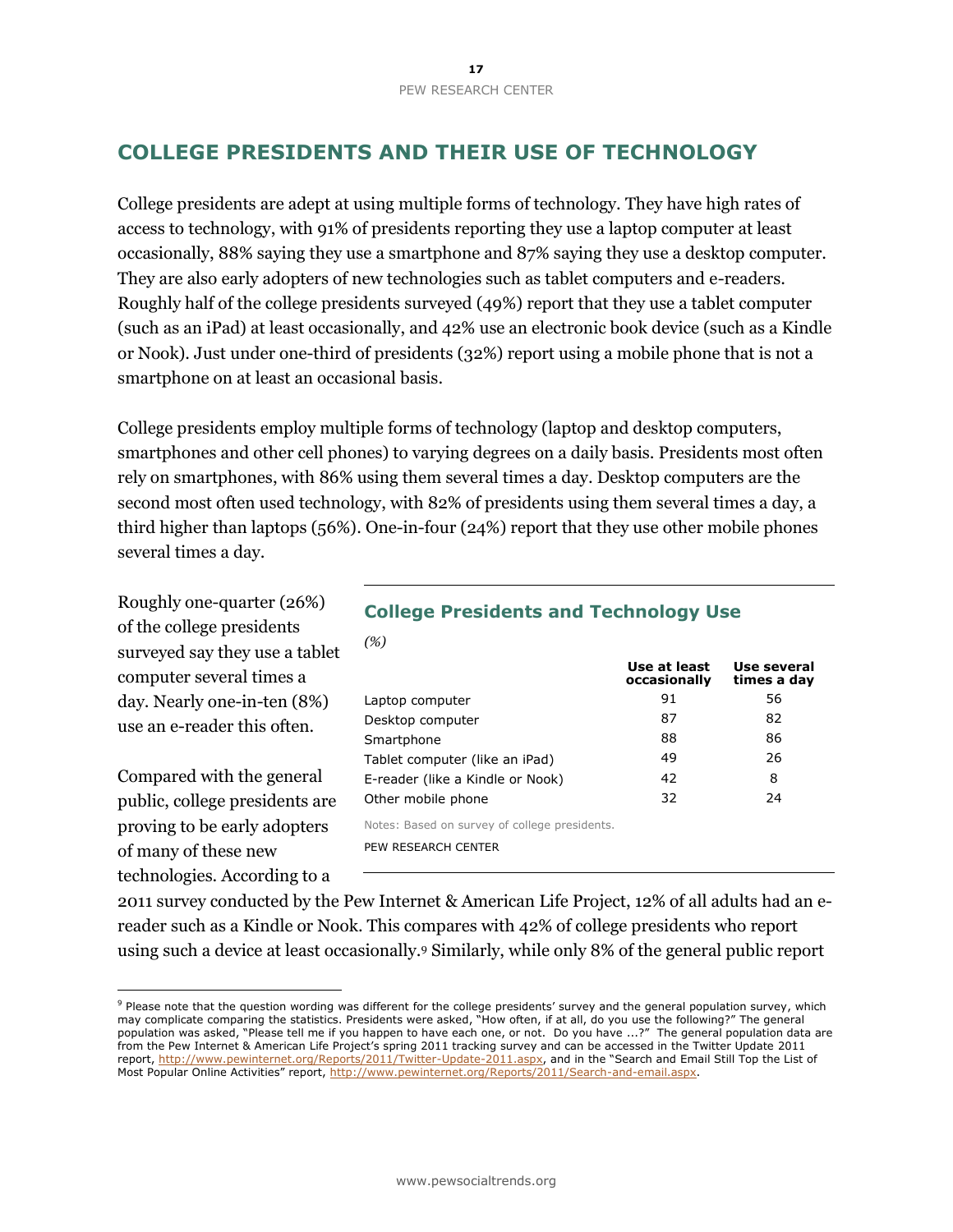having a tablet computer such as an iPad, 49% of college presidents use this type of technology at least occasionally.

*(%)*

Many college presidents are also utilizing social media outlets such as Facebook and Twitter. Fully half of those surveyed say they use Facebook at least occasionally, with 18% saying they use it every day. Nearly one-in-five (18%) say they use Twitter at least occasionally.

### **College Presidents and Social Media**

|                                               | Use at least<br>occasionally | Use daily |
|-----------------------------------------------|------------------------------|-----------|
| Facebook                                      | 50                           | 18        |
| Twitter                                       | 18                           | 5         |
| Notes: Based on survey of college presidents. |                              |           |
| PEW RESEARCH CENTER                           |                              |           |

College presidents may be slightly ahead of the general public in their use of Facebook and Twitter. In the 2011 Pew Internet survey, 45% of all adults said they had used Facebook and 10% had used Twitter. However, college presidents lag behind or are on par with young adults in their use of social media. Among those ages 18-29, 74% use Facebook and 17% use Twitter.

Technology use by college presidents is fairly consistent across different sectors of higher education. While the institutions may differ in the degree to which they have embraced online learning, their leaders are equally adept at using many of the newer technologies. Younger presidents (under age 50) are more likely than their older counterparts to use laptop computers at least daily. There are notable patterns by region as well. Presidents of colleges located in the East are less likely than their counterparts in other regions to use a smartphone daily. East Coasters also lag behind the rest of the country in Facebook adoption. While presidents of 50-55% of the colleges in the Midwest, South and West use Facebook at least occasionally, just 37% of East Coast presidents use the social network.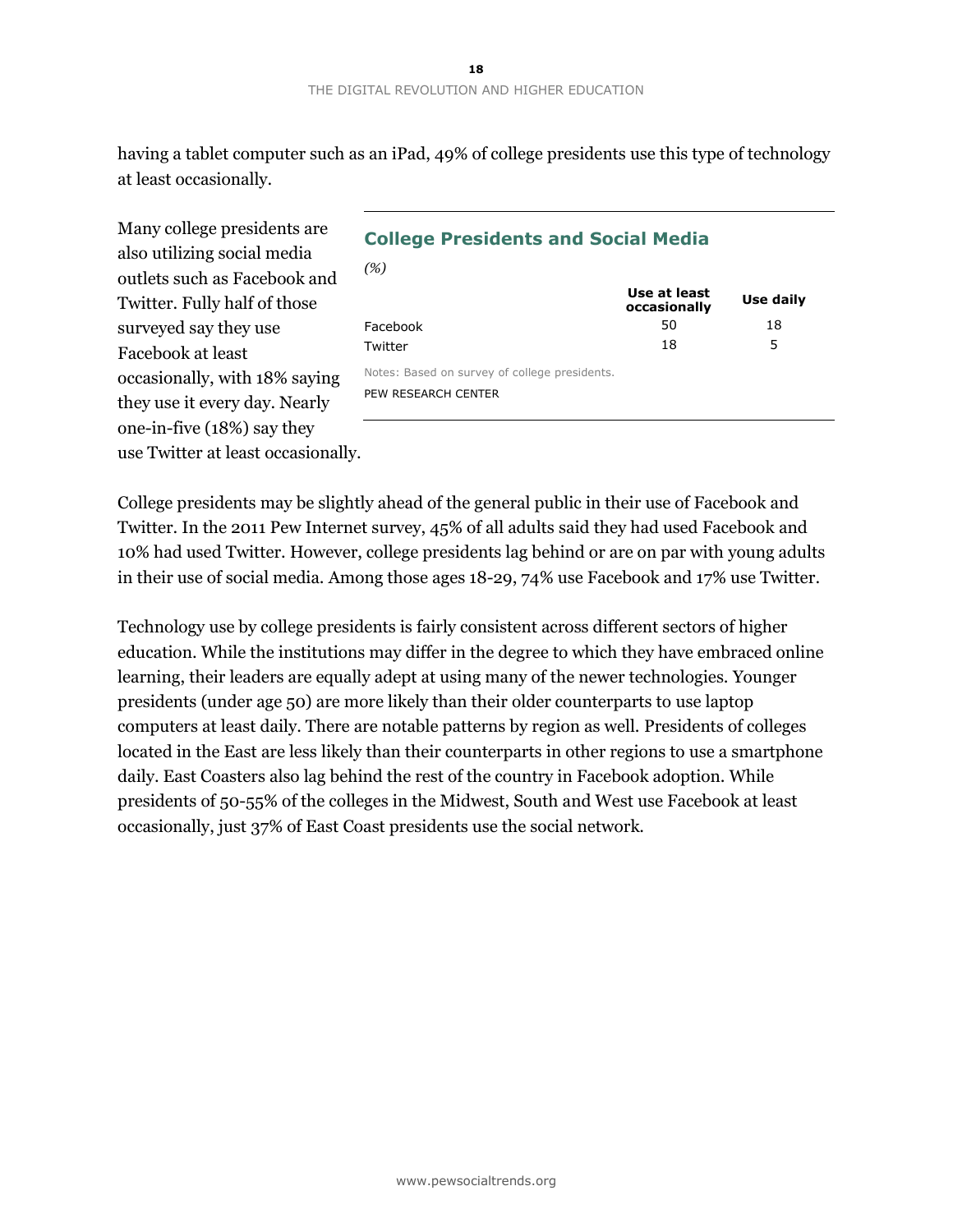# **APPENDIX 1: SURVEY METHODOLOGY**

### **About the General Public Survey**

Results for the general public survey are based on telephone interviews conducted March 15-29, 2011 among a national sample of 2,142 adults 18 years of age or older living in the continental United States (a total of 1,052 respondents were interviewed on a landline telephone, and 1,090 were interviewed on a cell phone, including 544 who had no landline telephone). The survey was conducted by interviewers at Princeton Data Source under the direction of Princeton Survey Research Associates International (PSRAI). Interviews were conducted in English and Spanish. A combination of landline and cell phone random digit dial (RDD) samples were used; both samples were provided by Survey Sampling International. The landline RDD sample was drawn using traditional list-assisted methods where telephone numbers were drawn with equal probabilities from all active blocks in the continental U.S. The cell sample was drawn through a systematic sampling from dedicated wireless 100-blocks and shared service 100-blocks with no directory-listed landline numbers. Both the landline and cell RDD samples were disproportionately stratified by county based on estimated incidences of African-American and Hispanic respondents. Additional interviewers were obtained with 18-34 year-olds through a combination of additional screening in the cell phone RDD sample, and by re-contacting landline and cell phone respondents ages 18-34 from recent surveys conducted by PSRAI.

| <b>Number of Interviews Completed by Sample Source</b> |                                     |                         |                          |       |  |
|--------------------------------------------------------|-------------------------------------|-------------------------|--------------------------|-------|--|
|                                                        | <b>New RDD</b><br><b>All Adults</b> | <b>New RDD</b><br>18-34 | <b>Callback</b><br>18-34 | Total |  |
| Landline                                               | 1,001                               |                         | 51                       | 1,052 |  |
| Cellular                                               | <u>805</u>                          | 204                     | 81                       | 1,090 |  |
| Total                                                  | 1,806                               | 204                     | 132                      | 2.142 |  |

Both the landline and cell samples were released for interviewing in replicates, which are small random samples of each larger sample. Using replicates to control the release of telephone numbers ensures that the complete call procedures are followed for all numbers dialed. At least 7 attempts were made to complete an interview at every sampled telephone number. The calls are staggered over times of day and days of the week (including at least one daytime call) to maximize the chances of making contact with a potential respondent. An effort is made to recontact most interview breakoffs and refusals to attempt to convert them to completed interviews.

Respondents in the landline sample were selected by randomly asking for the youngest adult male or female who is now at home. Interviews in the cell sample were conducted with the person who answered the phone, if that person was an adult 18 years of age or older. The additional interviews with 18-34 year-olds from the cell sample were administered an age screener; those who were in the target age range completed the interview. For the landline callback sample, interviewers asked to speak with the person based on age and gender who participated in an earlier survey. For the cellular callback sample, interviews were conducted with the person who answered the phone once it was confirmed that they were in the target age range.

Weighting is generally used in survey analysis to adjust for effects of sample design and to compensate for patterns of nonresponse that might bias results. The weighting was accomplished in multiple stages to account for the different sample frames as well as the oversampling of 18-34 year-olds. Weighting also balances sample demographic distributions to match known population parameters.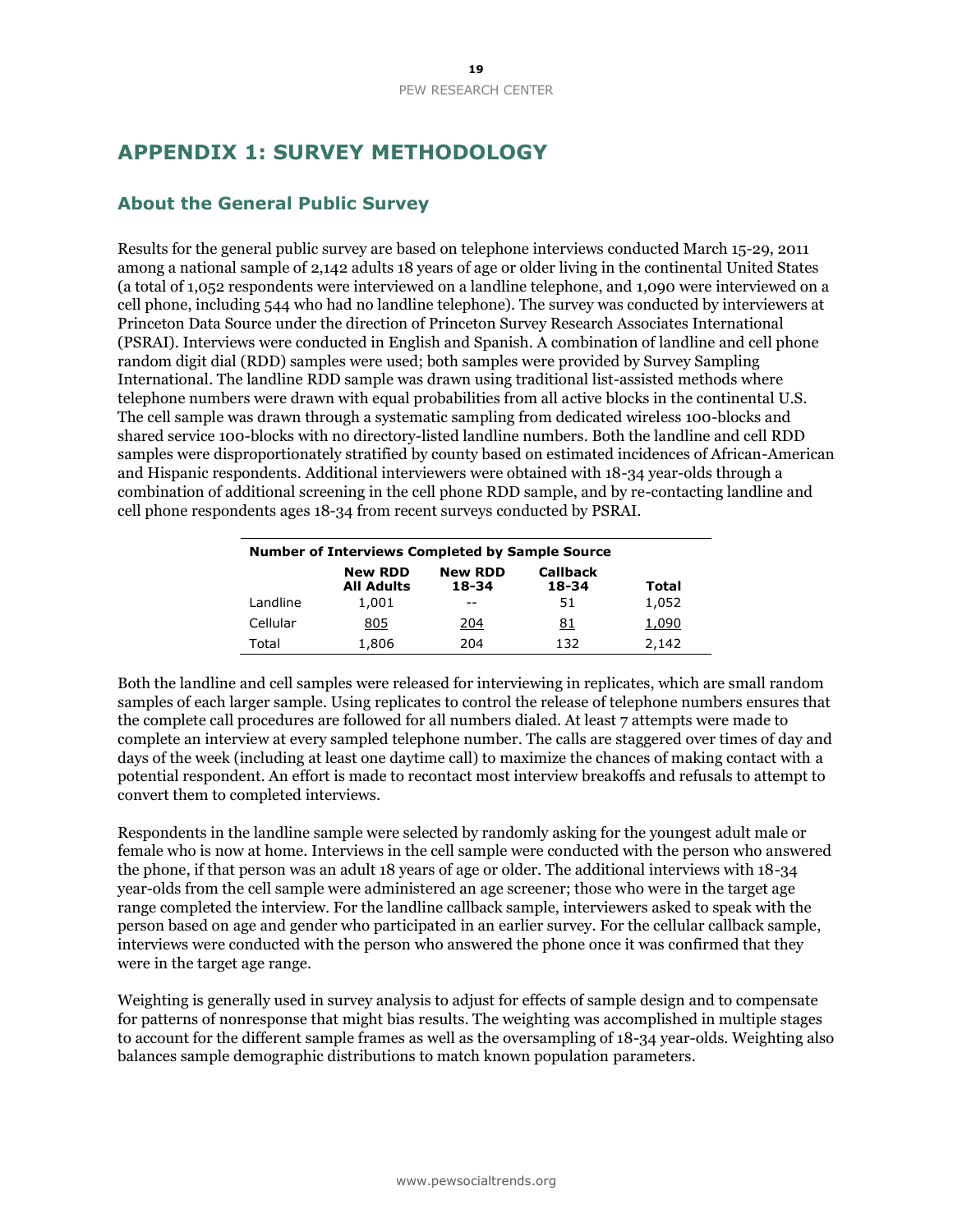The first stage of weighting accounted for the disproportionately-stratified RDD sample design of the landline and cell samples. In addition, this stage included an adjustment to account for the oversampling of 18-34 year-olds. The first stage weight also included a probability-of-selection adjustment for the RDD landline sample to correct for the fact that respondents in the landline sample have different probabilities of being sampled depending on how many adults live in the household (i.e., people who live with no other adults have a greater chance of being selected than those who live in multiple-adult households). Lastly, this stage of weighting also accounted for the overlap in the landline and cellular RDD frames.

In the second stage of weighting, the combined sample was weighted using an iterative technique that matches gender, age, education, race, Hispanic origin, and region to parameters from the March 2010 Census Bureau's Current Population Survey. The population density parameter is county based and was derived from 2000 Census data. The sample also is weighted to match current patterns of telephone status and relative usage of landline and cell phones (for those with both), based on extrapolations from the 2010 National Health Interview Survey.

The survey's *margin of error* is the largest 95% confidence interval for any estimated proportion based on the total sample – the one around 50%. For example, the margin of error for the entire sample is plus or minus 2.7 percentage points. This means that in 95 out of every 100 samples drawn using the same methods, estimated proportions based on the entire sample will be no more than 2.7 percentage points away from their true values in the population. Sampling errors and statistical tests of significance take into account the effect of weighting. The following table shows the sample sizes and the error attributable to sampling that would be expected at the 95% level of confidence for different groups in the survey:

| Group                                        | <b>Sample Size</b> | Plus or minus         |
|----------------------------------------------|--------------------|-----------------------|
| Total sample                                 | 2,142              | 2.7 percentage points |
|                                              |                    |                       |
| 18-34 year-olds                              | 781                | 4.5 percentage points |
| 4-year college graduates                     | 757                | 4.6 percentage points |
| Non-college graduates (no 4-<br>year degree) | 1,372              | 3.4 percentage points |
|                                              |                    |                       |

Sample sizes and sampling errors for other subgroups are available upon request.

In addition to sampling error, one should bear in mind that question wording and practical difficulties in conducting surveys can introduce error or bias into the findings of opinion polls.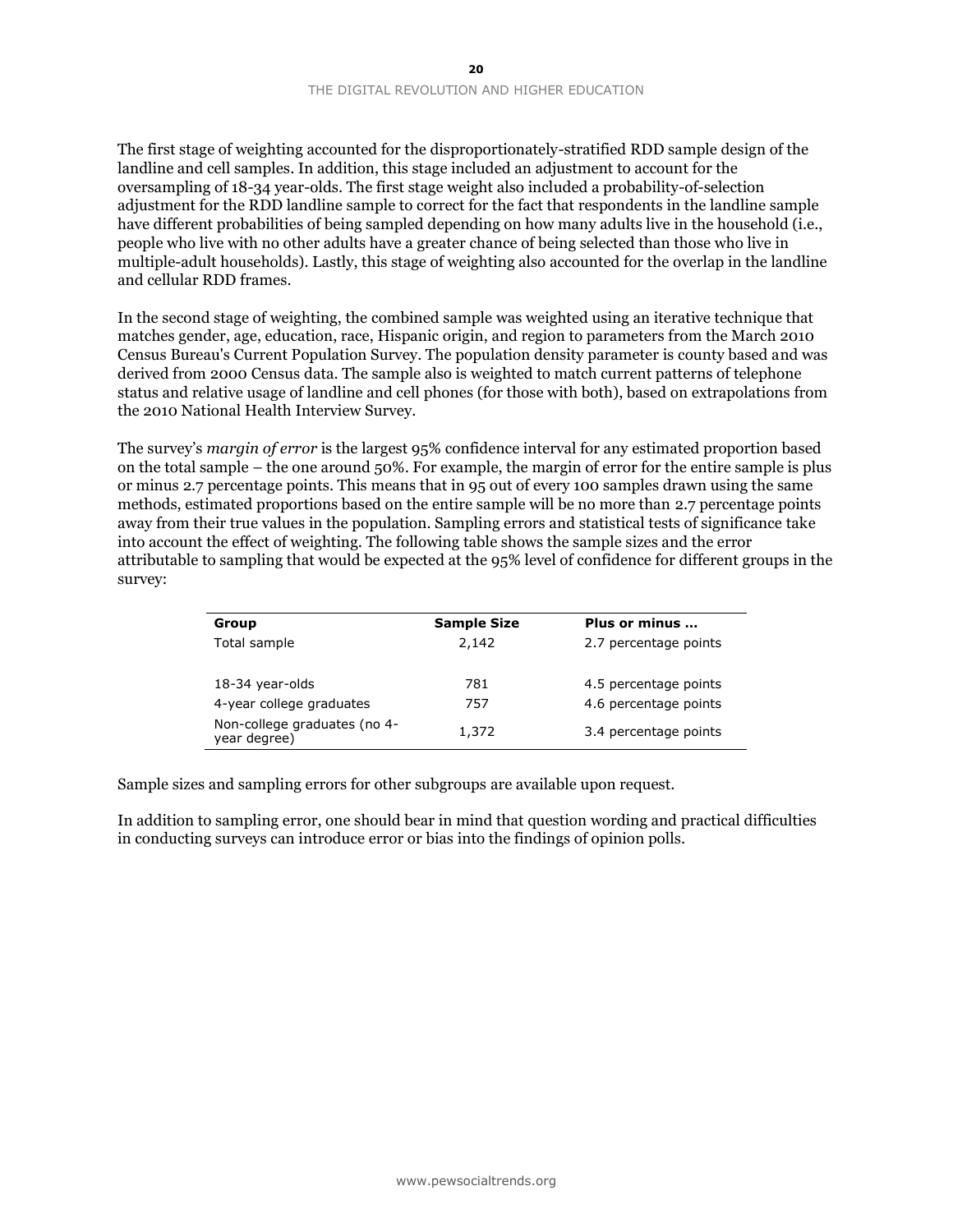### **About the College Presidents Survey**

Results for the college presidents' survey are based on interviews conducted from March 15 to April 24, 2011 among 1,055 college and university presidents under the direction of Princeton Survey Research Associates International. Interviewing was primarily self-administered online by college presidents, however, a phone interview option was made available to any president who requested it (1,022 interviews were completed online and 33 by telephone). The college presidents' survey was done by the Pew Research Center's Social & Demographic Trends project in association with the Chronicle of Higher Education (Chronicle). The list of college presidents was compiled by the Chronicle from the Higher Education Directory and the Integrated Postsecondary Education Data System. The population for this study is college and university presidents of public and private (for-profit and not-for-profit—NFP) institutions in the U.S. that meet the following criteria: (1) degree granting; (2) have received accreditation or pre-accreditation status from a recognized accrediting agency; and (3) had a minimum enrollment of 500 students in the fall of 2009. Institutions in U.S. territories, military institutions, graduate-only institutions, system offices and CEOs of for-profit parent companies were excluded from the survey. Presidents of institutions who oversee multiple eligible locations and branches were included but were only asked to complete the survey once. After the above institutions were excluded and presidents who oversee multiple locations were counted only once, the final list included 3,324 college and university presidents.

All 3,324 presidents on the list were contacted to complete the survey. Each president was mailed a letter on stationery with logos of both the Pew Research Center and the Chronicle of Higher Education on March 10, 2011. The letter was signed by Paul Taylor, executive vice president of the Pew Research Center, and Jeffrey J. Selingo, editor of the Chronicle of Higher Education. This letter was intended to introduce the survey to prospective respondents, describe the nature and purpose of the survey, and encourage participation in the survey. The initial letter contained a URL and a password for a secure website where the survey could be completed. The letter also included a toll-free number for respondents to call if they had questions.

Subsequent requests to complete the survey were sent primarily by email to those who had not yet responded. Three email requests to complete the survey were sent to those who had not yet responded and could be contacted by email (over 90% had working email addresses) on March 16 (to NFP and forprofit), March 30 (to NFP), April 5 (to for-profit) and April 12 (to NFP and for-profit). On March 17, interviewers at Princeton Data Source began calling those without email addresses, as well as those whose email requests had bounced back as undeliverable, in an effort to gather working email addresses and encourage participation online. On April 4 (for NFP) and April 11 (for for-profit) phone calling began to all presidents who had not yet completed the survey, to encourage participation online.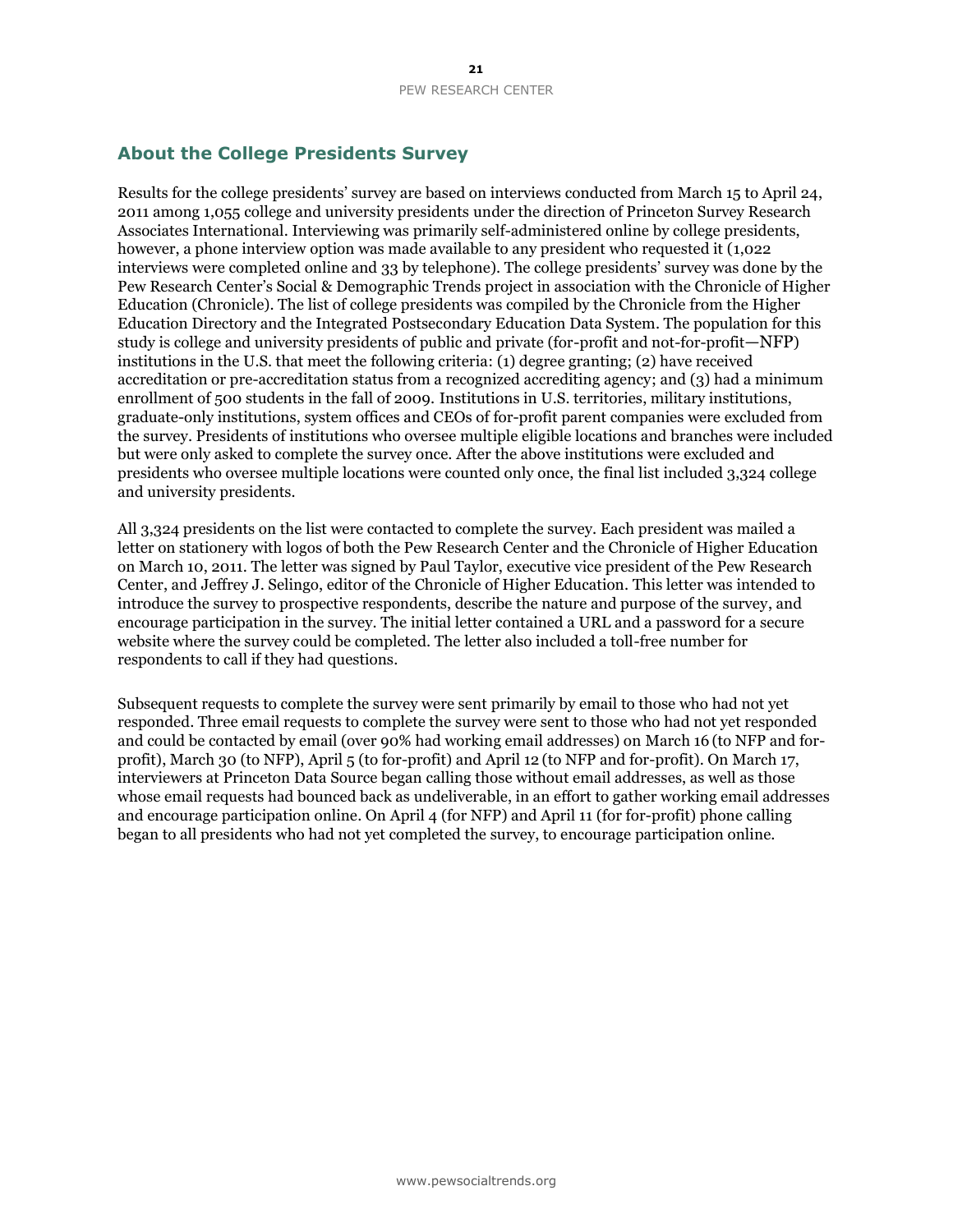### **APPENDIX 2: TOPLINE SURVEY RESULTS**

### **PEW SOCIAL & DEMOGRAPHIC TRENDS FINAL TOPLINE FOR ONLINE EDUCATION QUESTIONS March 15–April 24, 2011, HIGHER EDUCATION SURVEY WEB SURVEY OF COLLEGE PRESIDENTS TOTAL N=1,055**

#### **NOTE: ALL NUMBERS ARE PERCENTAGES. THE PERCENTAGES GREATER THAN ZERO BUT LESS THAN 0.5% ARE REPLACED BY AN ASTERISK (\*). COLUMNS/ROWS MAY NOT TOTAL 100% DUE TO ROUNDING.**

#### **ASK ALL:**

Next we have a few questions about the use of technology in higher education.

Q.41 Generally speaking, do you believe a course taken only online provides an equal educational value compared with a course taken in person in a classroom, or not?

|            |                                         | 4-year         | 4-year    | $2$ -year      |            |
|------------|-----------------------------------------|----------------|-----------|----------------|------------|
| <u>All</u> |                                         | <i>Private</i> | Public    | Private/Public | For profit |
| 51         | Yes, online courses provide equal value | 36             | 50        | 66             | 54         |
|            | No, online courses do not provide equal |                |           |                |            |
| 48         | value                                   | 62             | 48        | 34             | 45         |
|            | No answer                               |                |           |                |            |
|            |                                         | $(n=412)$      | $(n=253)$ | $(n=315)$      | $(n=75)$   |

#### **ASK ALL:**

Q.42 Does your institution offer any courses for which the instruction takes place exclusively in an online environment, or not?

#### **ASK IF RESPONDENT ANSWERED "YES" IN Q.42:**

Q.43 What percentage of your current [undergraduate] student body has taken at least one course online? Just your best estimate is fine.

|               | $4$ -year | 4-year | $2$ -year      |            |
|---------------|-----------|--------|----------------|------------|
|               | Private   | Public | Private/Public | For profit |
| Yes           | 60        | 89     | 91             |            |
| Less than 25% | 31        | 39     | 23             | 30         |
| 25-50%        | 16        | 31     | 50             | 13         |
| 51-75%        | 6         | 10     | 13             | 10         |
| More than 75% |           |        |                |            |
| No answer     |           | b      |                | 8          |
| No            | 40        |        |                | 29         |
| No answer     | 0         | 0      |                |            |
|               |           |        |                |            |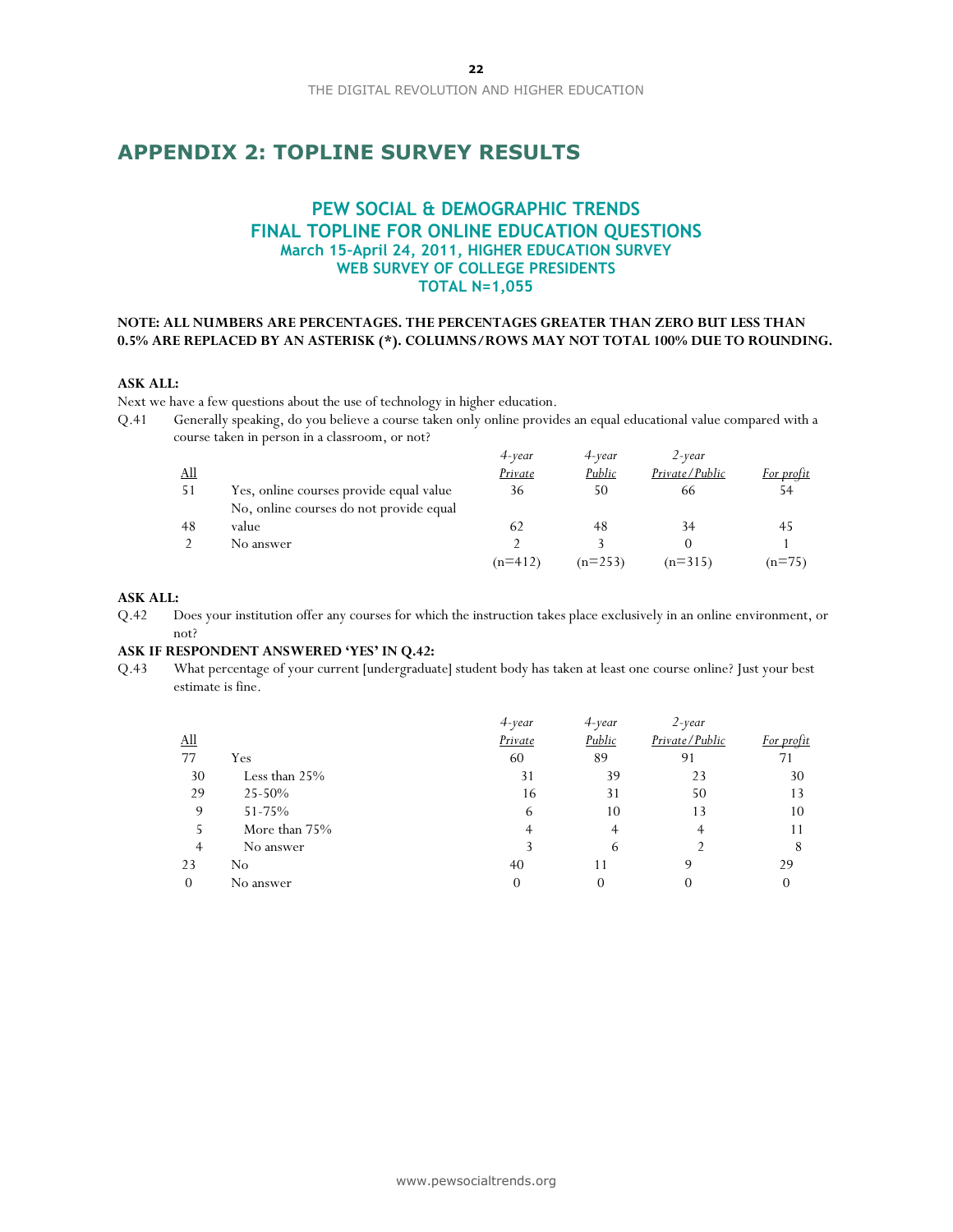### PEW RESEARCH CENTER

#### **ASK IF RESPONDENT ANSWERED "YES" IN Q.42: [n=820]**

Q.44 Are online courses available for [undergraduate] students who live on campus?

|            |                                          | 4-year  | 4-year | $2$ -year      |            |
|------------|------------------------------------------|---------|--------|----------------|------------|
| <u>All</u> |                                          | Private | Public | Private/Public | For profit |
|            | Yes, online courses are available for    |         |        |                |            |
| 50         | students who live on campus              | 64      | 85     | 31             |            |
|            | No, online courses are not available for |         |        |                |            |
|            | students who live on campus              | 23      |        |                |            |
|            | Institution doesn't have residential     |         |        |                |            |
| 42         | students                                 | 10      |        | 68             | 78         |
|            | No answer                                |         |        |                |            |

### **ASK IF RESPONDENT ANSWERED "YES" IN Q.42: [n=820]**

Q.45 Does your institution grant degrees where all the course work has been completed online, or not?

|             |           | 4-year  | 4-year | $2$ -year      |            |
|-------------|-----------|---------|--------|----------------|------------|
| $\Delta$ ll |           | Private | Public | Private/Public | For profit |
| 58          | Yes       | 47      | 66     | 54             |            |
| 41          | No        |         | 34     | 46             | 26         |
|             | No answer |         | ∗      |                |            |

### **ASK ALL:**

Q.46 Just your best guess, 10 years from now, during the typical semester, what percentage of your [undergraduate] students will be taking at least one course online?

|            |                 | 4-year  | $4$ -year | $2$ -year      |            |
|------------|-----------------|---------|-----------|----------------|------------|
| <u>All</u> |                 | Private | Public    | Private/Public | For profit |
| 18         | Less than $25%$ | 33      |           | O              |            |
| 31         | $25 - 50%$      | 30      | 39        | 30             | 26         |
| 27         | $51 - 75%$      | 18      | 25        | 36             | 28         |
| 23         | More than 75%   | 19      | 20        | 29             | 26         |
|            | No answer       | $\ast$  | $\ast$    |                |            |

#### **ASK ALL:**

Q.47 What are your institution's guidelines regarding students' use of laptops or other portable computers during class?

|            |                                               | 4-year  | 4-year | $2$ -year      |            |
|------------|-----------------------------------------------|---------|--------|----------------|------------|
| <u>All</u> |                                               | Private | Public | Private/Public | For profit |
| 41         | Students are <b>allowed</b> to use laptops or | 41      | 41     | 40             | 41         |
|            | other portable computers during class         |         |        |                |            |
|            | Students are <b>prohibited</b> from using     | $\ast$  |        |                |            |
|            | laptops or other portable computers           |         |        |                |            |
|            | during class                                  |         |        |                |            |
| 56         | It is up to the instructor whether students   | 58      | 59     | 59             |            |
|            | can use laptops or other portable             |         |        |                |            |
|            | computers during class                        |         |        |                |            |
|            | No answer                                     |         |        | $\ast$         |            |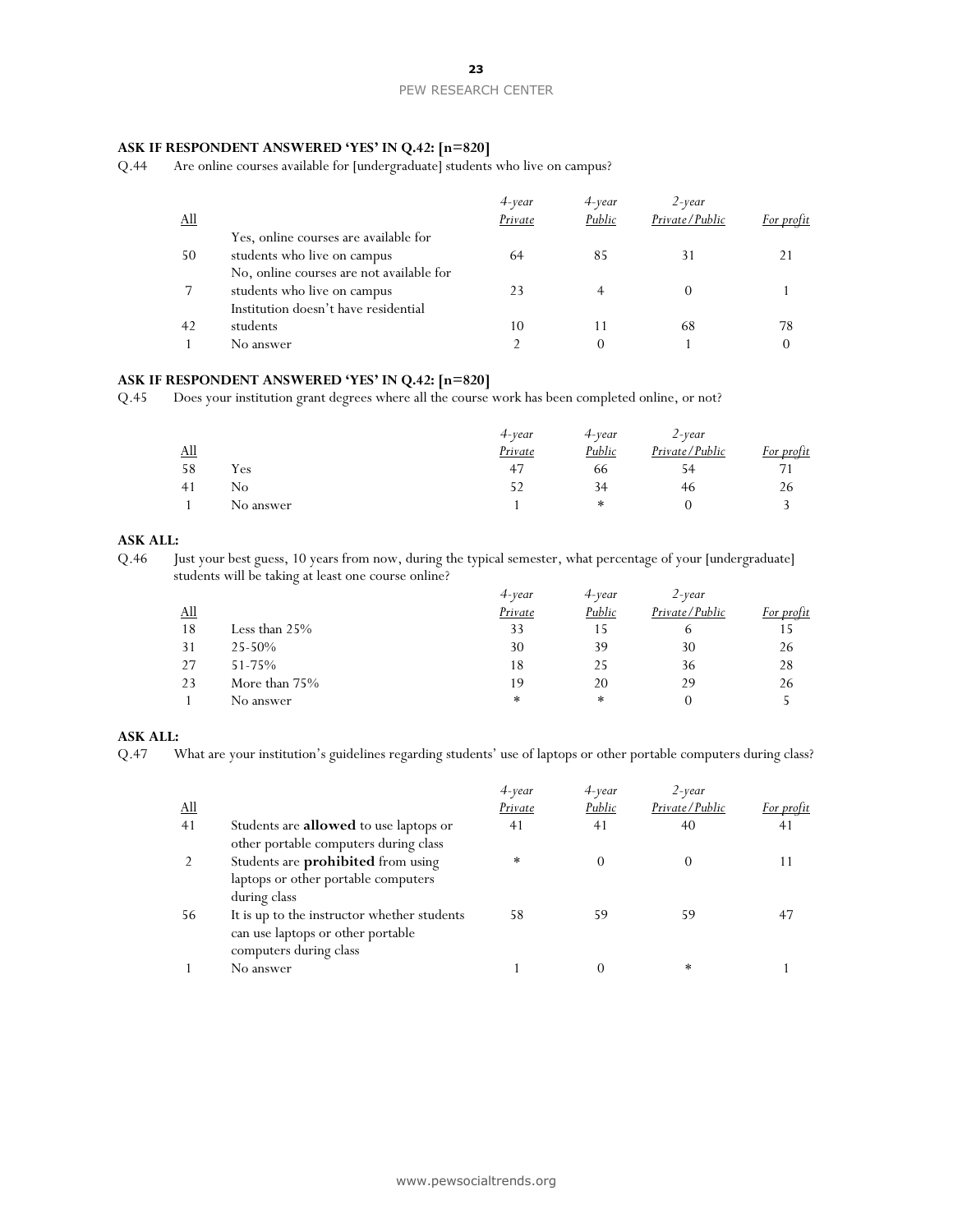#### THE DIGITAL REVOLUTION AND HIGHER EDUCATION

#### **ASK ALL:**

Q.48 Over the past 10 years, has plagiarism in papers among college students ...?

|             |                 | 4-year  | 4-year | $2$ -vear      |            |
|-------------|-----------------|---------|--------|----------------|------------|
| $\Delta$ ll |                 | Private | Public | Private/Public | For profit |
| -55         | Increased       |         |        | ל כ            | 61         |
| 40          | Stayed the same | 43      | 44     | 39             | 32         |
|             | Decreased       |         |        |                |            |
|             | No answer       |         |        |                |            |

#### **ASK IF RESPONDENT ANSWERED "INCREASED" IN Q.48: [n=556]**

Q.49 In your opinion, how much of a role have computers and the internet played in this increase?

|                            |              | $4$ -vear | 4-vear | $2$ -year      |            |
|----------------------------|--------------|-----------|--------|----------------|------------|
| $\underline{\mathrm{All}}$ |              | Private   | Public | Private/Public | For profit |
| 89                         | A major role | 89        | 84     |                | 93         |
|                            | A minor role |           |        |                |            |
|                            | No role      |           |        |                |            |
|                            | No answer    |           |        |                |            |

#### **ASK IF RESPONDENT ANSWERED "DECREASED" IN Q.48: [n=21]**

Q.50 In your opinion, how much of a role has anti-plagiarism software played in this decrease?

#### **\*\*\*RESULTS ARE NOT SHOWN DUE TO SMALL SAMPLE SIZES \*\*\*\***

A major role A minor role No role No answer

#### **ASK ALL:**

Q.51 Just your best guess, 10 years from now, what percentage of the textbooks used by your [undergraduate] students will be entirely digital?

|            |               | $4$ -vear | 4-year | $2$ -vear      |            |
|------------|---------------|-----------|--------|----------------|------------|
| <u>All</u> |               | Private   | Public | Private/Public | For profit |
|            | Less than 25% | 8         |        |                |            |
| 30         | $25 - 50%$    | 31        | 32     | 30             | 25         |
| 36         | $51 - 75%$    | 32        | 37     | 42             | 30         |
| 27         | More than 75% | 28        | 22     | 23             | 36         |
|            | No answer     |           |        | $\ast$         |            |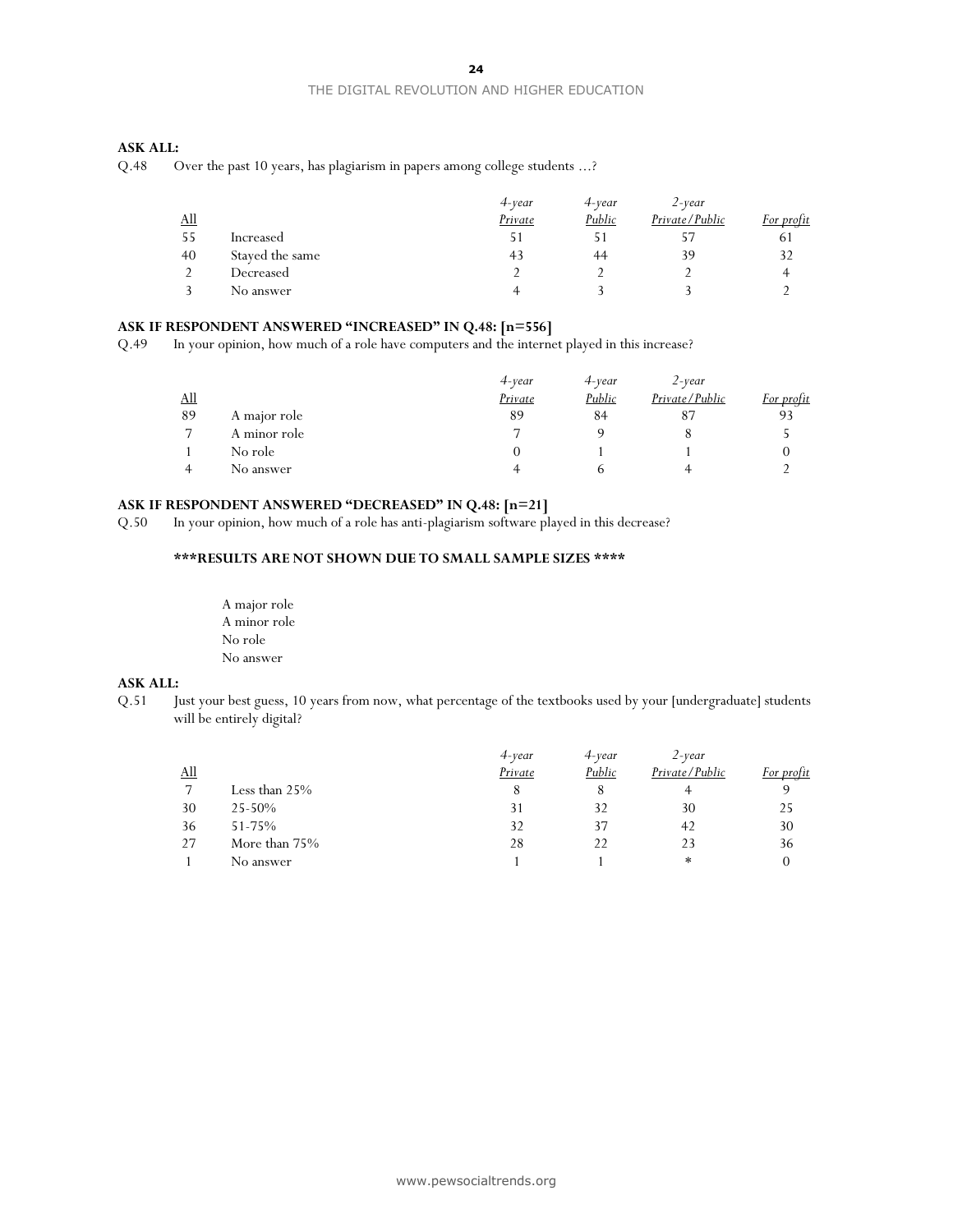#### **ASK ALL:**

PRES2 How often, if at all, do you use each of the following? **RANDOMIZE LIST; ALWAYS ASK ITEM c. BEFORE d.**

#### a. Laptop computer

| . .                        | $-$ <i>aprop</i> compare |           |           |                |            |
|----------------------------|--------------------------|-----------|-----------|----------------|------------|
|                            |                          | $4$ -year | $4$ -year | $2$ -year      |            |
| $\underline{\mathrm{All}}$ |                          | Private   | Public    | Private/Public | For profit |
| 56                         | Several times a day      | 61        | 51        | 46             | 69         |
| 9                          | Once a day               |           |           | 10             |            |
| 15                         | A few times a week       | 10        | 20        | 19             | 10         |
| 12                         | Less often               |           |           | 16             |            |
| 8                          | Don't use                |           |           | 8              |            |
|                            | No answer                |           |           |                |            |
|                            |                          |           |           |                |            |

#### b. Desktop computer

|            |                     | 4-year  | $4$ -vear | $2$ -year      |            |
|------------|---------------------|---------|-----------|----------------|------------|
| <u>All</u> |                     | Private | Public    | Private/Public | For profit |
| 82         | Several times a day | 78      | 89        | 88             |            |
|            | Once a day          |         |           |                | 0          |
|            | A few times a week  |         | $\ast$    | ∗              | $\sigma$   |
|            | Less often          |         |           |                |            |
| 12         | Don't use           | 16      |           |                |            |
|            | No answer           |         |           |                |            |

#### c. Smartphone (like a BlackBerry, Droid or iPhone)

|            |                     | $4$ -year | $4$ -vear | $2$ -year      |            |
|------------|---------------------|-----------|-----------|----------------|------------|
| <u>All</u> |                     | Private   | Public    | Private/Public | For profit |
| 86         | Several times a day | 88        | 91        | 83             | 84         |
|            | Once a day          |           |           |                |            |
|            | A few times a week  |           | $\ast$    |                |            |
| $\ast$     | Less often          | *         |           | ∗              |            |
|            | Don't use           |           |           | 13             |            |
|            | No answer           |           | ∗         |                |            |

#### d. Other mobile phone

|            |                     | $4$ -year | $4$ -year | $2$ -year      |            |
|------------|---------------------|-----------|-----------|----------------|------------|
| <u>All</u> |                     | Private   | Public    | Private/Public | For profit |
| 24         | Several times a day | 14        | 26        | 26             | 36         |
|            | Once a day          |           |           |                |            |
|            | A few times a week  |           |           |                |            |
|            | Less often          |           |           |                |            |
| 60         | Don't use           | 67        | 56        | 56             | 58         |
|            | No answer           |           |           |                |            |

#### e. Tablet computer (like an iPad)

|            |                     | $4$ -year | $4$ -year | $2$ -year      |            |
|------------|---------------------|-----------|-----------|----------------|------------|
| <u>All</u> |                     | Private   | Public    | Private/Public | For profit |
| 26         | Several times a day | 27        | 31        | 24             |            |
| 6          | Once a day          |           |           | b              | 6          |
| 10         | A few times a week  | l 1       |           | 10             | 12         |
|            | Less often          | 6         |           |                |            |
| 49         | Don't use           | 49        | 42        | 52             | 52         |
|            | No answer           |           |           |                |            |
|            |                     |           |           |                |            |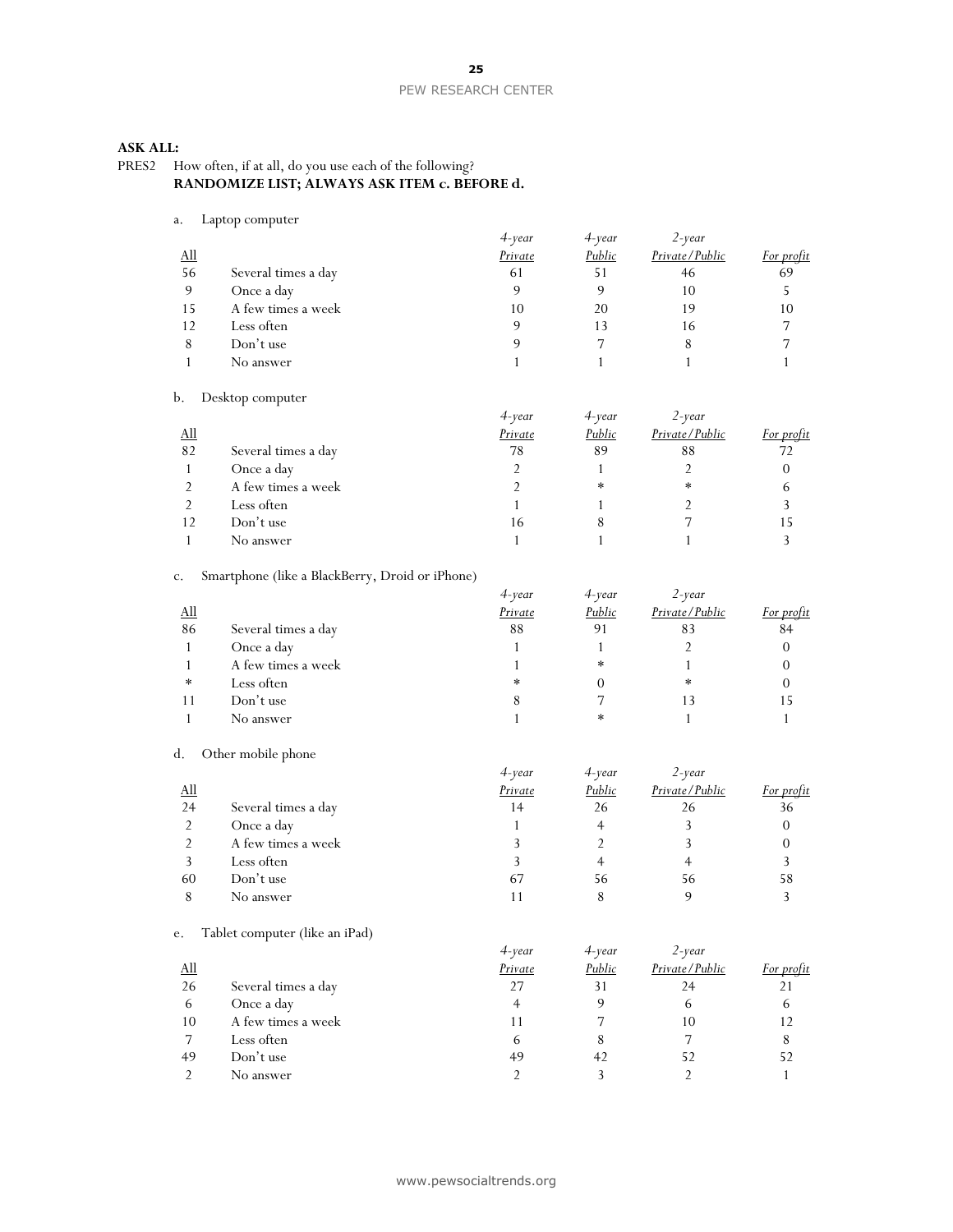#### THE DIGITAL REVOLUTION AND HIGHER EDUCATION

#### **PRES2 CONTINUED…**

f. E-reader (like a Kindle or Nook)

|     |                     | $4$ -year | $4$ -year | $2$ -year      |            |
|-----|---------------------|-----------|-----------|----------------|------------|
| All |                     | Private   | Public    | Private/Public | For profit |
| 8   | Several times a day | 10        | 6         |                |            |
|     | Once a day          | 8         |           |                |            |
| 15  | A few times a week  | 16        | 13        | 16             |            |
| 13  | Less often          | 13        | 16        |                |            |
| 56  | Don't use           | 51        | 51        | 57             | 67         |
|     | No answer           |           |           |                |            |
|     |                     |           |           |                |            |

### g. Facebook

|            |                     | $4$ -year | 4-year | $2$ -year      |            |
|------------|---------------------|-----------|--------|----------------|------------|
| <u>All</u> |                     | Private   | Public | Private/Public | For profit |
| 10         | Several times a day | 9         | 10     |                | 15         |
| 8          | Once a day          | q         | h      | 8              |            |
| 14         | A few times a week  | 10        | 12     | 19             | 12         |
| 18         | Less often          | 17        | 16     | 17             | 25         |
| 48         | Don't use           | 54        | 54     | 45             | 37         |
|            | No answer           |           |        |                |            |

#### h. Twitter

|             |                     | 4-year  | 4-year | $2$ -year      |            |
|-------------|---------------------|---------|--------|----------------|------------|
| $\Delta$ ll |                     | Private | Public | Private/Public | For profit |
|             | Several times a day |         |        |                |            |
|             | Once a day          |         |        |                |            |
|             | A few times a week  |         | n      |                |            |
| 10          | Less often          |         | 10     | 12             | 8          |
| 78          | Don't use           | 80      | 76     | 78             | 79         |
|             | No answer           |         |        |                |            |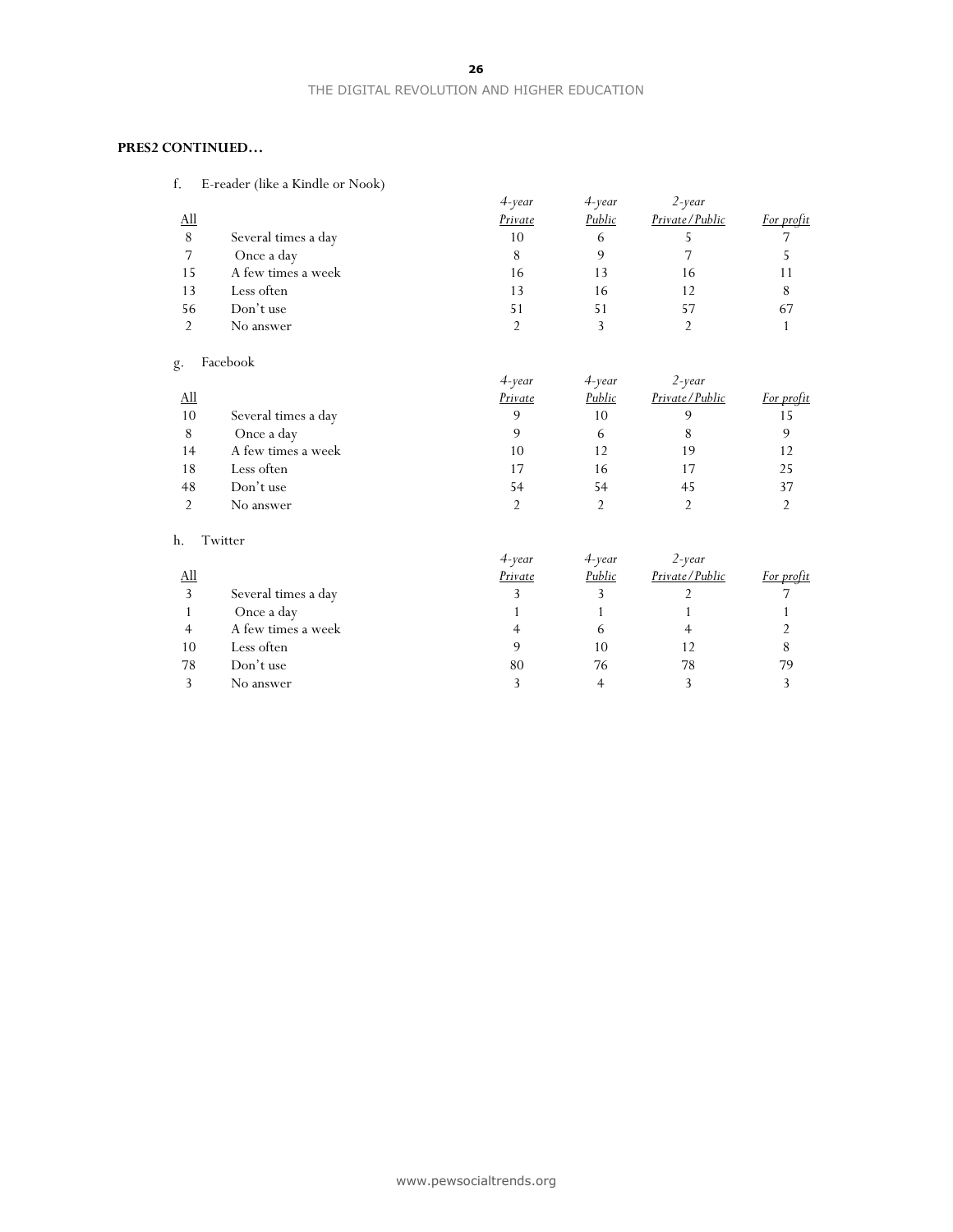### **PEW SOCIAL & DEMOGRAPHIC TRENDS MARCH 2011 HIGHER EDUCATION SURVEY FINAL TOPLINE FOR SELECTED QUESTIONS March 15–29, 2011 TOTAL N = 2,142**

**NOTE: ALL NUMBERS ARE PERCENTAGES. THE PERCENTAGES GREATER THAN ZERO BUT LESS THAN 0.5 % ARE REPLACED BY AN ASTERISK (\*). COLUMNS/ROWS MAY NOT TOTAL 100% DUE TO ROUNDING. UNLESS OTHERWISE NOTED, ALL TRENDS REFERENCE SURVEYS FROM SOCIAL & DEMOGRAPHIC TRENDS AND THE PEW RESEARCH CENTER FOR THE PEOPLE & THE PRESS.**

#### **ASK ALL:**

- Q.44 These days many colleges and universities offer courses online. Have you ever taken a course online for academic credit, or not?
	- 16 Yes
	- 84 No
	- \* Don't know/Refused **(VOL.)**

#### **ASK ALL:**

- Q.45 In general, do you think a course taken only online provides an equal educational value compared with a course taken in person in a classroom, or not?
	- 29 Yes
	- 60 No
	- 11 Don't know/Refused **(VOL.)**

#### **ASK IF YES IN Q.44 (Q.44=1): [n=411]**

Q.46 Have you ever earned a degree entirely online, or not?

- 7 Yes
- 93 No
- 0 Don't know/Refused **(VOL.)**

#### **ASK IF GRADUATED FROM COLLEGE WITHIN LAST 5 YEARS OR CURRENTLY ENROLLED IN COLLEGE [(ED1 OR ED2 = 2006, 2007, 2008, 2009, 2010) OR SCHL=3]: [n=366]**

- Q.47 **(IF ED1 OR ED2 = 2006, 2007, 2008, 2009, 2010, INSERT:** When you were in college, how often did you; **IF SCHL=3, INSERT:** When you are at school, how often do you) use a laptop, smartphone or tablet computer during class time? Would you say you (did **/IF SCHL=3, INSERT:** do) this…
	- 35 Often
	- 22 Sometimes
	- 19 Hardly ever
	- 22 Never
	- 1 Don't know/Refused **(VOL.)**